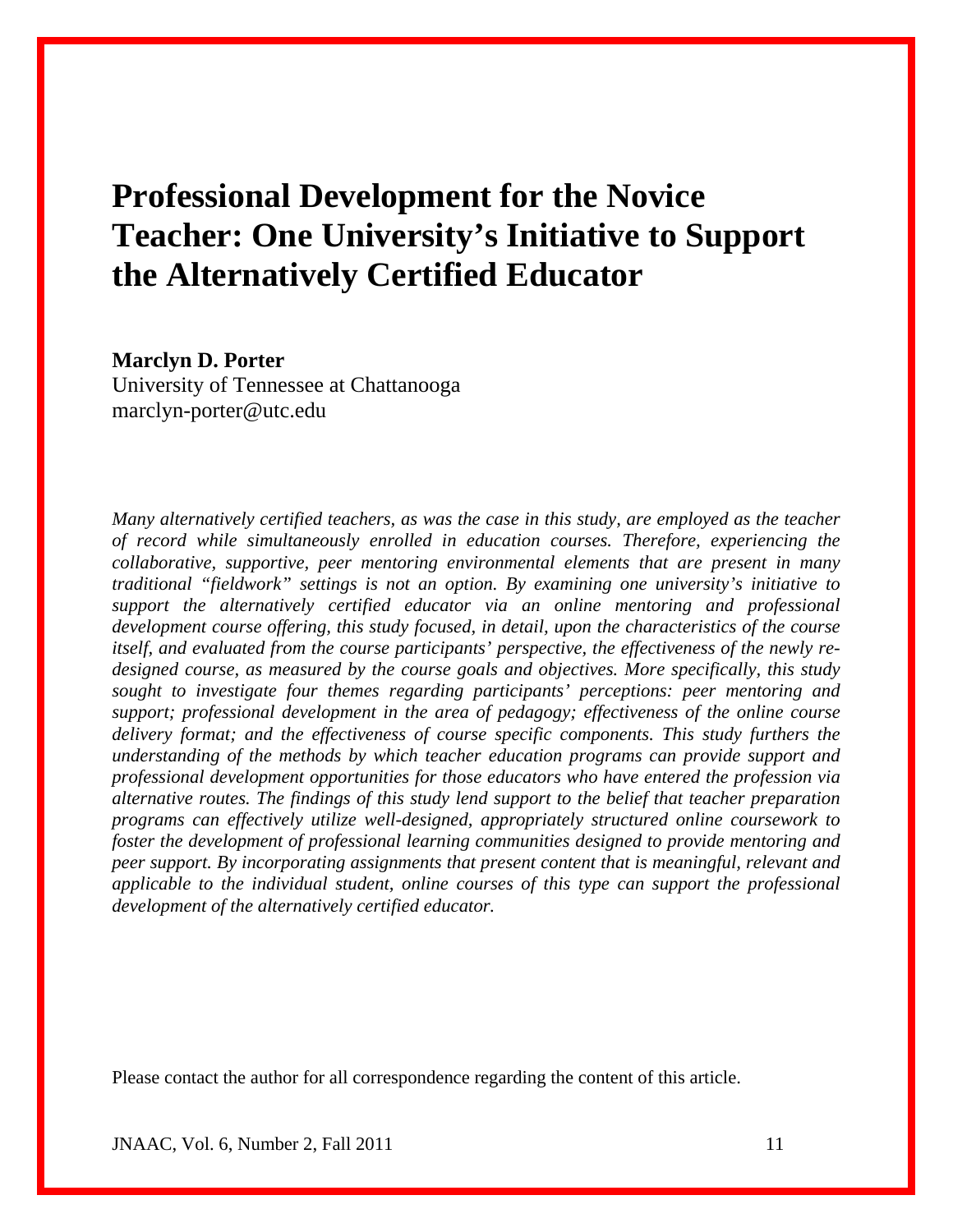A teacher's impact is tremendous. It may, in fact, be the single most important influence in determining a student's academic success (Sanders & Rivers, 1996). Yet, there is no magic formula for creating a good teacher. There are some general prerequisites: A belief in all children's capacity to learn and a deep knowledge of one's subject. However, many necessary skills require on-the-job practice and it often requires at least two years for mastery of the basics of classroom management and up to seven years to become a fully proficient, effective teacher (National Academy of Education, 2005; Stronge, 2007; Wallis, 2008; Wilson, Floden, & Ferrini-Mundy, 2002). Unfortunately, many teachers never reach that milestone. Analysis by the National Center for Education Statistics (1999-2000) estimates that 33% of new teachers leave the profession within their first three years of teaching (National Commission on Teaching and America's Future, 2003). For teachers working in poor, urban schools that percentage rises to 50% (Schoon, & Sandoval, 2000).

 Every year, tens of thousands of novice teachers enter the field with little or no exposure to basic information about children, curriculum or schools (National Academy of Education, 2005). Coupled with growing student enrollment and large numbers of baby-boomer retirements, the education profession is facing a critical shortage of teaching talent (Wallis, 2008). As Tournaki, Lyublinskaya, and Carolan (2009) noted, "We are in the midst of what amounts to a national experiment in how best to attract, prepare and retain teachers" (p. 106). Finding and keeping outstanding teachers has taken on a renewed sense of urgency for many school districts (Wallis, 2008). Unfortunately, there is no single measure by which to predict teacher effectiveness. Good teaching is an art, a craft, a skill, a passion, a "…complex interaction of a wide range of teacher characteristics, abilities, dispositions, knowledge of subject fields, experience and pedagogical knowledge" (Andrew, Cobb & Giampietro, 2005, p. 353).

 The fierce debates over the "best" way to prepare teachers have implications for teacher preparation programs. Some argue that easing entry into teaching is necessary in order to attract strong candidates. Others argue that investing in high quality teacher preparation is the most promising approach (Boyd, Grossman, Lankford, Loeb, & Wyckoff, 2009). Most states have responded to the shortage of teaching talent by establishing means by which individuals may be "alternatively certified" in order to enter the profession immediately. Alternative certification programs now produce over 20% of the teachers in the United States (Cochran-Smith & Power, 2010). These programs differ dramatically from school district-based residency programs to university-based programs, and to independent programs such as Teach for America (Rosenberg & Sindelar, 2005). Some alternative teacher preparation programs enable candidates for permanent certification to begin regular contracted teaching positions before they complete any supervised student teaching or pre-service training or experience (Feistritzer, 2005; Oh, Ankers, Llamas, & Tomyoy, 2003).

# **Alternative Routes to Teacher Certification**

 Alternative routes to teacher certification, initially developed to address the issues of teacher quality and teacher shortages, have become part of the educational lexicon (Darling-Hammond, Holtzman, Gatlin, & Heilig, 2005; Feistritzer, 2005; Humphrey, Wechsler, & Hough, 2008; Humphrey & Wechsler, 2007; U.S. Department. of Education, 2009). Although in existence for over 20 years, little is known about these programs, the participants, and their level of readiness (Feistritzer, 2005; Humphrey, Wechsler, & Hough, 2008). Little research exists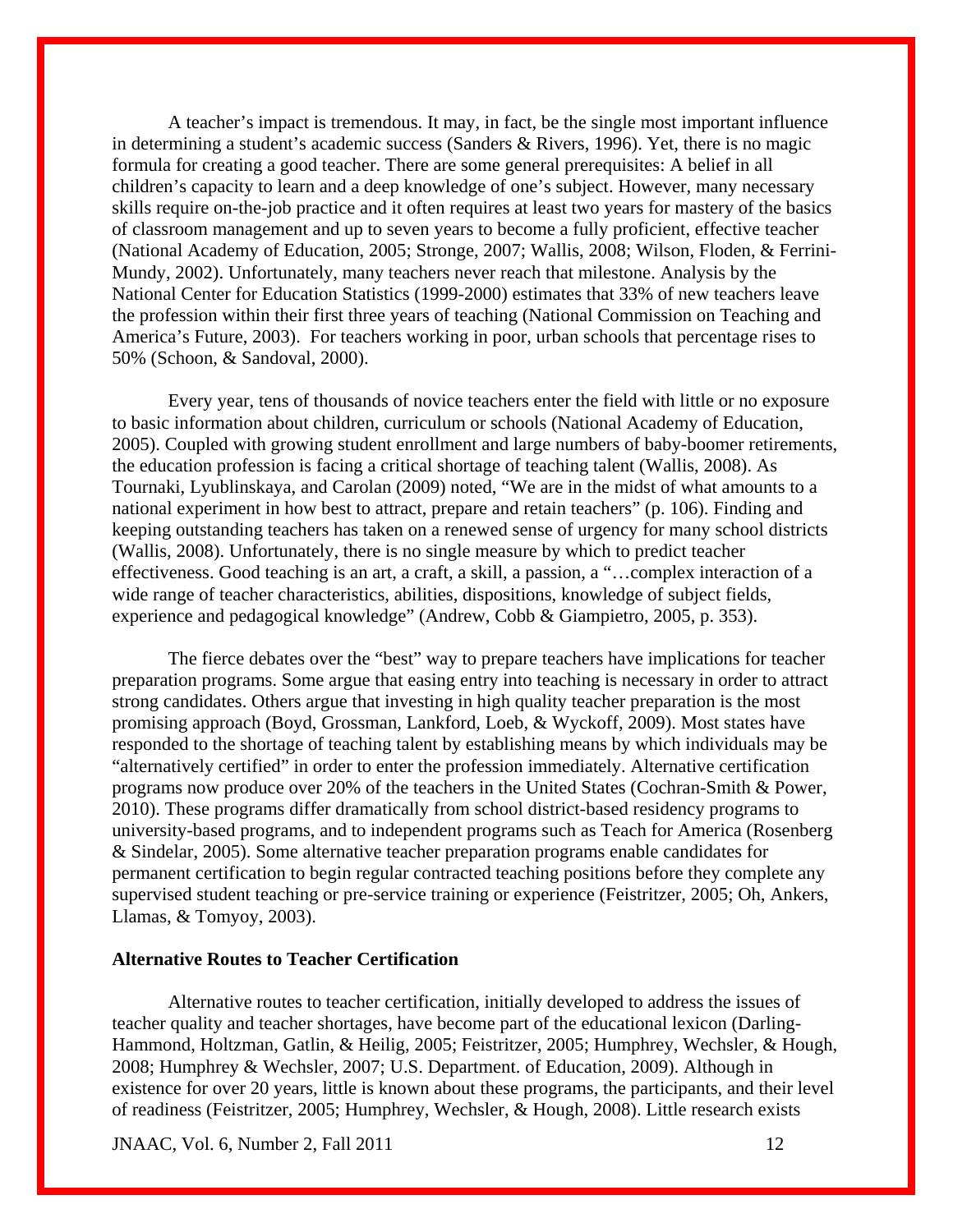regarding "the long-term effects of alternatively prepared teachers, but studies indicate that they may have more initial difficulty in the classroom than traditionally prepared teachers" (Stronge, 2007, p. 5).

 One such alternative certification program at the University of Tennessee at Chattanooga (UTC) was the focus of a program evaluation study in which participants enrolled in the UTC alternative certification program from 1999-2007 were asked to evaluate, based upon their experiences, the effectiveness of various elements of the program (Porter, 2009). Findings from that study identified programmatic areas in need of improvement. Porter (2009) found 86% of respondents reported either "no mentor supervision or contact" or only "monthly/bimonthly contact," suggesting that mentoring activities were not present for the majority of these program participants. In response, UTC in 2008-2009 re-designed a one semester Education 483/596 course in order to provide additional mentoring support, enable peer to peer mentoring opportunities, encourage the development of professional learning communities, and foster group learning.

## **Mentor and Peer Support**

 The social or peer modeling theoretical framework identifies peer to peer and peer to teacher interactions as providing opportunities for the imitation of successful problem solving behaviors, thus resulting in changes in levels of competence (Slavin, 1996; Stacey, 1999; Warschauer, 1997). When students are asking questions, responding to each other, and responding to the instructor it "stimulates ideas, questions, reactions, disagreements…the more interaction the better" (Draves, 2002, p. 234). Most teacher preparation and teacher induction programs attach great importance to mentoring (Feistritzer, 2008). However, mentors are used in different ways and take on many different forms. Not all mentoring activities are of equal value. Watching demonstration lessons, collaboratively planning lessons, talking about the strengths and needs of specific students, and receiving curriculum materials were deemed to be the most valuable to the novice teacher (Humphrey et al., 2008). Darling-Hammond et al. (2005) noted,

"alternative programs and other nontraditional pathways into teaching should ensure that new recruits-in-training can practice under the close supervision of expert teachers, so that their students from their very first days in the classroom have the benefit of a classroom informed by a prepared teacher's advice and counsel." (p. 23)

Johnson, Birkeland, and Peske (2005) found that "new teachers' readiness for teaching depended not only on the what the program offered, but also on the skills and experience they brought to their training and the support they received in their schools" (p. vii).

 As a result of the course re-design, the alternative certification program participants at UTC have the opportunity to participate in weekly, one-on-one mentoring with either the course instructor or their university appointed supervisors, as well as to engage in peer to peer mentoring activities.

#### **Professional Development**

Engaging in effective professional development is critical to the process of improving one's teaching practice, whether one is a novice or veteran teacher (Darling-Hammond &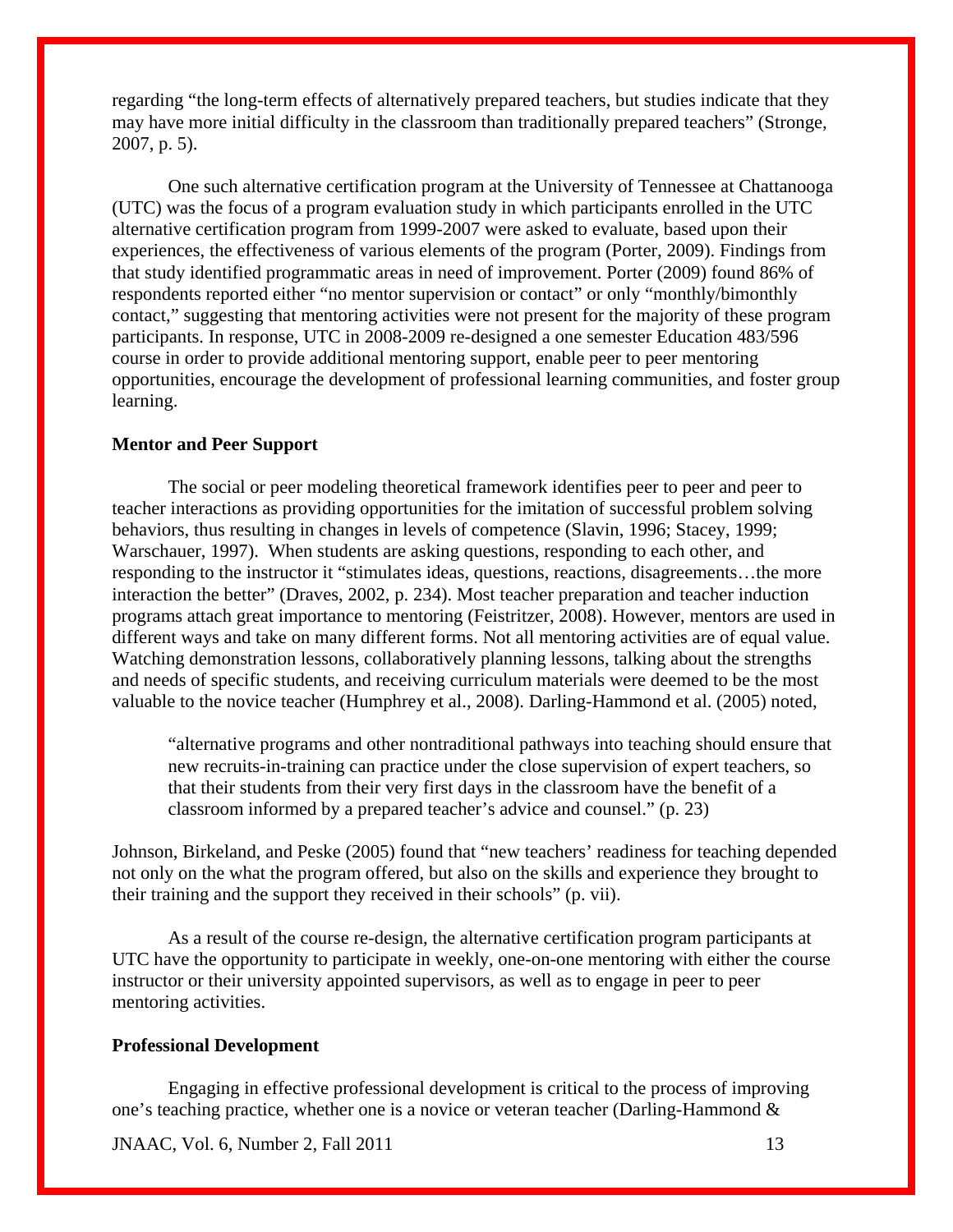Richardson, 2009; National Academy of Education, 2005; Stronge, 2007). However, often teachers are left to work in isolation within the four walls of their classroom. "This isolation enables few opportunities to interact with other teachers and even fewer opportunities to work together as a group to address and solve problems" (Gersten, Dimino, Jayanthi, Kim, & Santoro, 2010, p.725). Meaningful learning does not take place when teachers are left to "sink or swim." Effective professional development activities are collaborative, collegial, challenging, and socially oriented; include frequent opportunities for feedback and coaching; and meet the needs of the individual teacher in a practical and applicable manner. Guidance and peer support are particularly important to the novice teacher for improving teacher effectiveness (National Academy of Education, 2005). The establishment of a collaborative and collegial environment helps to develop active and dynamic communities of practice. Communities of practice enable teachers to work together, enable them to support one another in improving practice, and provide a basis for inquiry and reflection. Teachers are empowered to raise issues, address problems, take risks, and solve dilemmas in their own practice (Darling-Hammond & Richardson, 2009; Gersten et. al, 2010; Phelps, 2006). One objective of the Education 483/596 course re-design was to create just such an environment by establishing small discussion groups of teachers who share similar teaching settings, content areas, and/or grade levels. Specifically tailored assignments, which incorporated multiple opportunities for participants to relate the course work to their real world teaching experiences, provided opportunities for structured dialogue, inquiry, reflection, and professional growth.

#### **Group Learning, Mentoring, and Online Delivery Formats**

 Mentoring activities and peer support opportunities are collaborative efforts. Improved student achievement has been shown to result from collaborative learning in the traditional classroom environment (Johnson & Johnson, 1990). The question then becomes whether the same achievement benefits can be realized by incorporating collaborative learning experiences within a distance education environment, and if so, *how* might such a collaborative learning atmosphere be developed? Warschauer (1997) observed in a meta-analysis of online interaction studies that "the special features of online communication…provide an impressive array of new ways to link to learners…these features make online learning a…useful tool for collaborative learning" (p. 477). Distance education environments of the past where characterized by learner independence and isolation, however, today learning networks have enabled collective approaches to emerge (Anderson & Garrison, 1998). In their study of the impact of communication on collaboration and performance, Ohlund, Yu, Jannasch-Pennell, and DiGangi (2000) defined collaborative learning as "the acquisition by individuals of knowledge, skills or attitudes as a result of group interaction, where that specific learning could not be derived individually" (p. 406). The online environment enables the creation of a learning community in which the core learning occurs as a result of the interaction between the instructor and participants and between the participants themselves (Anderson & Garrison, 1998; Draves, 2002). Computer mediated communication provides a supportive environment for the learning that is an important aspect of the collaborative learning process by furthering the learners confidence through sharing discussions of their progress (Stacey, 1999). By utilizing the university's Blackboard platform, the re-designed Education 483/596 course included an on-line instructional component that enabled both whole group and small group communication and collaborative learning opportunities.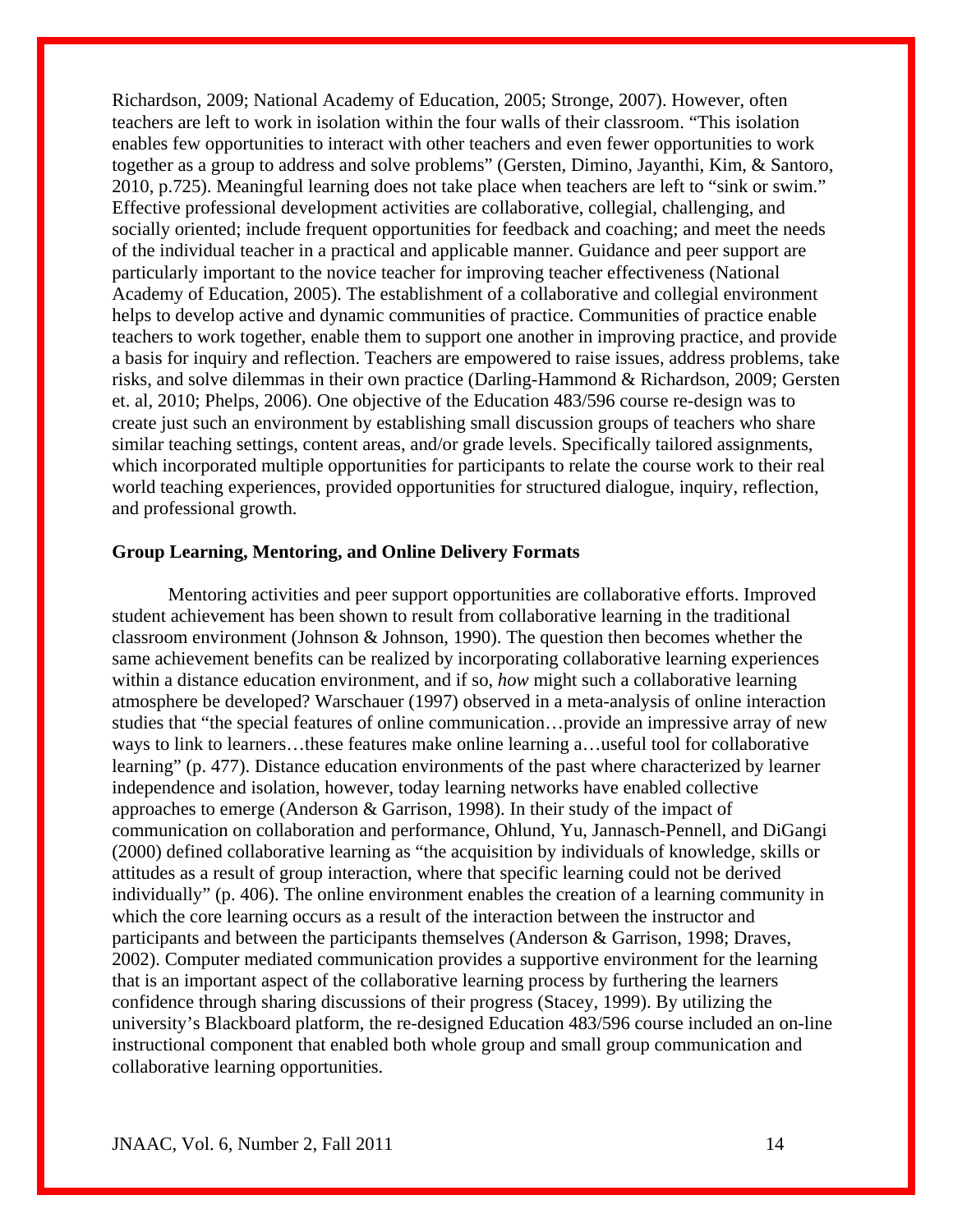## **Effectiveness of Programs**

Concern over program effectiveness, rigor, and quality has fueled much of the current debate about teacher quality and alternative certification programs (Darling-Hammond et al., 2005; Johnson et al., 2005). Alternative certification programs are as varied and different as the number of programs that exist (Cochran-Smith, & Power, 2010). Programs range from the "highly centralized approach in which [states] operate [their] own alternative certification programs, to [the] highly decentralized approach in which [states approve] all programs that satisfy basic requirements and then allow them to operate on their own" (Johnson et al., 2005, p. v). This current study sought to determine what impact various components unique to the redesigned Education 483/596 course had upon participants' perceptions of the effectiveness and appropriateness of the course elements.

### **Program Evaluation**

The nature of evaluation can serve as an agent to ensure that all objectives have been met and that an organization is held accountable (Fitzpatrick, Sanders, & Worthen, 2004). Program "…evaluations should help assure that educational goals are appropriate, learner development is addressed, promised services are delivered, and ineffective or harmful programs are removed, this provides accountability" (The Joint Committee on Standards for Education Evaluation, 1994, p. 83). The current study followed this line of reasoning and evaluated from the participants' perspective the effectiveness of the newly re-designed Education 483/596 course at the UTC, as measured by the course goals and objectives.

# **Course Objectives**

The re-design of this particular education course was based upon research-based best practices that emphasize personal reflection, discussion, and collaboration. The stated objective was to foster the development of the personal, professional, and instructional practices, which are exhibited by effective teachers, within the alternatively certified educator. Emphasis was placed upon encouraging students to incorporate these skills and activities into their daily teaching experiences and practice. Course readings and assignments were specifically designed with the alternatively certified teacher in mind. Research on the effectiveness of alternatively prepared teachers has revealed that teachers with little or no coursework in education consistently have difficulties in the areas of classroom management, curriculum development, student motivation, and specific teaching strategies (Stronge, 2007). By the end of the course, the objectives were for students to be able to meet and/or exceed performance expectations in the areas of planning, teaching strategies, assessment and evaluation, and the creation of effective learning environments; demonstrate a knowledge of and appreciation for self-reflection as a means to inform and improve practice; establish and maintain professional relationships with peers, administrators, parents, and students; and develop a professional development plan based upon personally identified goals, strengths, and areas for improvement. The re-designed course was structured around three themes: The Reflective Practitioner, Education Professionalism, and Practical Application.

**Reflective Practitioner.** Effective teachers continually practice self-evaluation and selfcritique as learning tools. Reflection is an active behavior in which the individual contemplates past, present, and future decisions and is considered an important component of a teacher's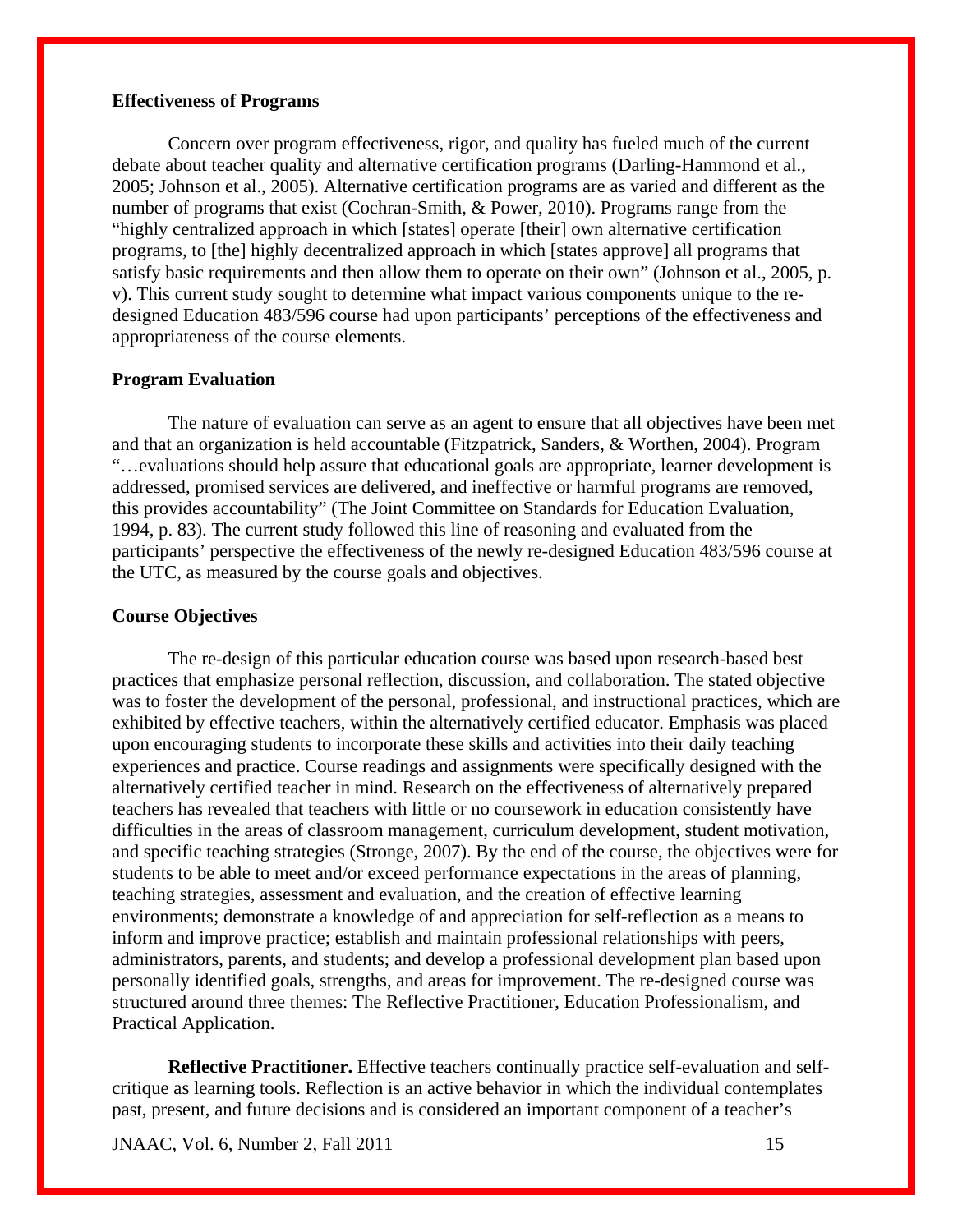professional expertise (Stronge, 2007). Organizations such as the National Council for Accreditation of Teacher Education, Interstate New Teacher Assessment and Support Consortium, and the National Board for Professional Teaching Standards include reflective decision making as a desired competency. Journal writing and professional dialogue are the best venues for honing reflective thinking (Danielson, 2008). The re-designed elements of the "Teaching Experience" Education 483/596 course enabled participants to engage in both practices. Effective reflective practice is more than an isolated, haphazard endeavor. Thoughtful reflection requires "…continual self-evaluation and self-critique as learning tools" (Stronge, 2007, p. 30). An educators' professional learning is done by the learner through an active intellectual process that involves three essential features: self-assessment, reflection on practice, and professional conversation that promotes teacher growth and contributes to enhanced student learning (Danielson, 2008). By incorporating a personal reflective journal into the online course, the students were empowered to post reflections regarding their daily practice and identify areas of strength and areas that they determined required strengthening. As novice teachers, the opportunity to submit reflections concerning their views, capabilities, concerns, and opportunities, in relation to their experiences as both a teacher and a student, can be invaluable.

**Education Professionalism.** Collaborating on small group activities and projects, engaging in networking opportunities, developing professional relationships; participation in peer mentoring; demonstrating appropriate and effective verbal, non-verbal and written communication skills; and engaging in professional development activities all enable the novice teacher to further develop those qualities that are connected to effective teachers (Phelps, 2006; Stronge, 2007). Course assignments were developed to specifically incorporate and focus upon the further development of these skills. Additionally, students were placed into small groups based upon their school, grade level, or content area. The purpose of these groups was two-fold: to provide an immediate network of peers with whom to share, question, support, encourage, and mentor; and to provide a small group learning experience within the larger class. As Routman (2002) stated, "Ongoing professional development through reflective, self-guided, weekly conversations about teaching practice is a necessity for sustained growth and transformation for both students and teachers" (p.35). Small group assignment topics included but were not limited to: Classroom Management, Differentiated Instruction, Project-based Learning, Technology and Instruction, Authentic Learning, Meaningful Student Work, and Evaluation and Assessment.

**Practical Application.** As all participants were employed as teachers of record while enrolled in the course, a typical "fieldwork" element was not included. Rather, observations and follow-up discussions were conducted by university assigned Professors-In-Residence (P.I.R.), in addition to required observations conducted by each student's respective school-based administrator.

### **Research Questions**

The purpose of this study was to address the following research questions:

- 1. What are the perceived strengths and deficiencies of the re-designed Education 483/596 course as reported by the participants?
- 2. What role did the online component of the re-designed Education 483/596 course play in the participants' perception of the effectiveness of the course?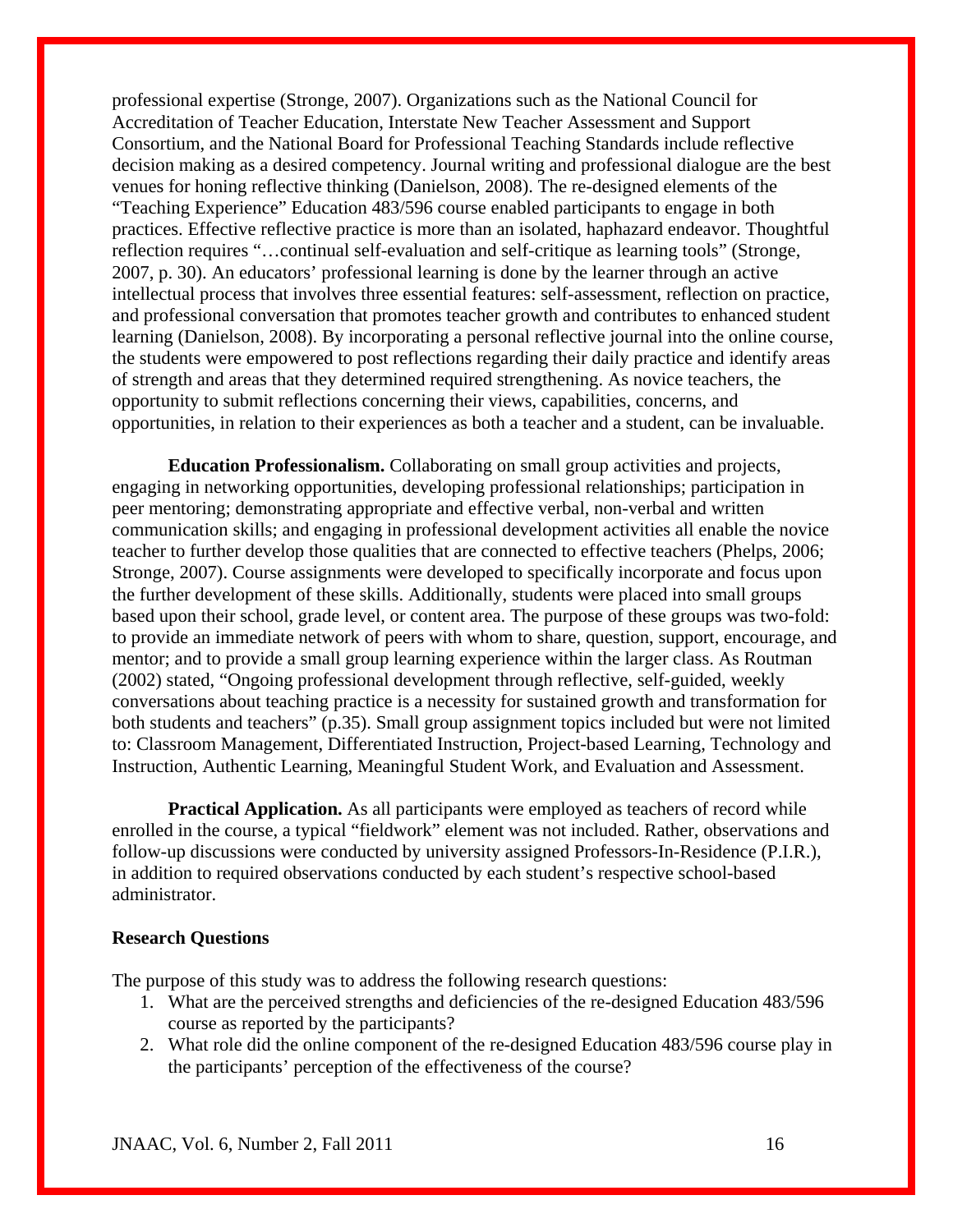- 3. What role did the mentoring component, in the form of peer support play in the participants' perception of the effectiveness of the re-designed Education 483/596 course?
- 4. What specifically identified features of the re-designed Education 483/596 course did the participants' report influenced their ability to positively impact their growth as an educator?

## **Method**

## **Participants**

Purposeful sampling (Patton, 2002) was utilized in this study. Participants were invited to participate in the end-of-the-course survey based upon their enrollment in the re-designed Education 483/596 course in the alternative certification program at UTC. There were no incentives offered, nor were there any benefits or risks associated with the completion of the survey. It was a "non-graded," voluntary element of the course. Sixty students were enrolled in the course either in fall 2009 or spring 2010 ( $N = 60$ ). Of those, 16 did not complete the survey  $(N = 44)$ , representing a 73% response rate.

## **Study Design and Materials**

 This study was descriptive and utilized a case study design. The study collected information on program participants' attitudes, behaviors, and opinions pertaining to their participation in one specific online course during their alternative certification program of study. This design was selected as it best enabled the researcher to identify and describe trends and to determine the extent to which the research questions had been answered.

# **Materials and Procedure**

This study used a mixed methods design incorporating quantitative and qualitative data collected via an instrument consisting of 24 survey questions, participants' journal entries, and participants' online group discussions were used in this study. The purpose of the survey was "…to measure opinions, behaviors, attitudes [and] life circumstances quite specific to the program" (Fitzpatrick et al., 2004, p. 342). The survey consisted of twelve, 7-point Likert-scale items (the evaluation scale established and required by the University), six structured questions, and five open-ended essay questions. Data generated from the survey provided a "snap shot" of program participants as well as information describing the attitudes, opinions, and perceptions of participants. The incorporation of program participants' personal journal entries, discussions, and group dialogues provided the researcher with a richer understanding of participants' attitudes, behaviors, and opinions. The use of both quantitative and qualitative data collection allowed for triangulation of data sources from the same population and enabled the researcher to develop a deeper, more complete understanding of the participants' perceptions (Creswell, Shope, Plano-Clark, & Green, 2006; Onwuegbuzie & Johnson, 2006). No identifying information was collected other than the semester in which participants were enrolled in the course. All documentation related to the surveys was anonymous and data were stored in a locked cabinet in the researcher's office.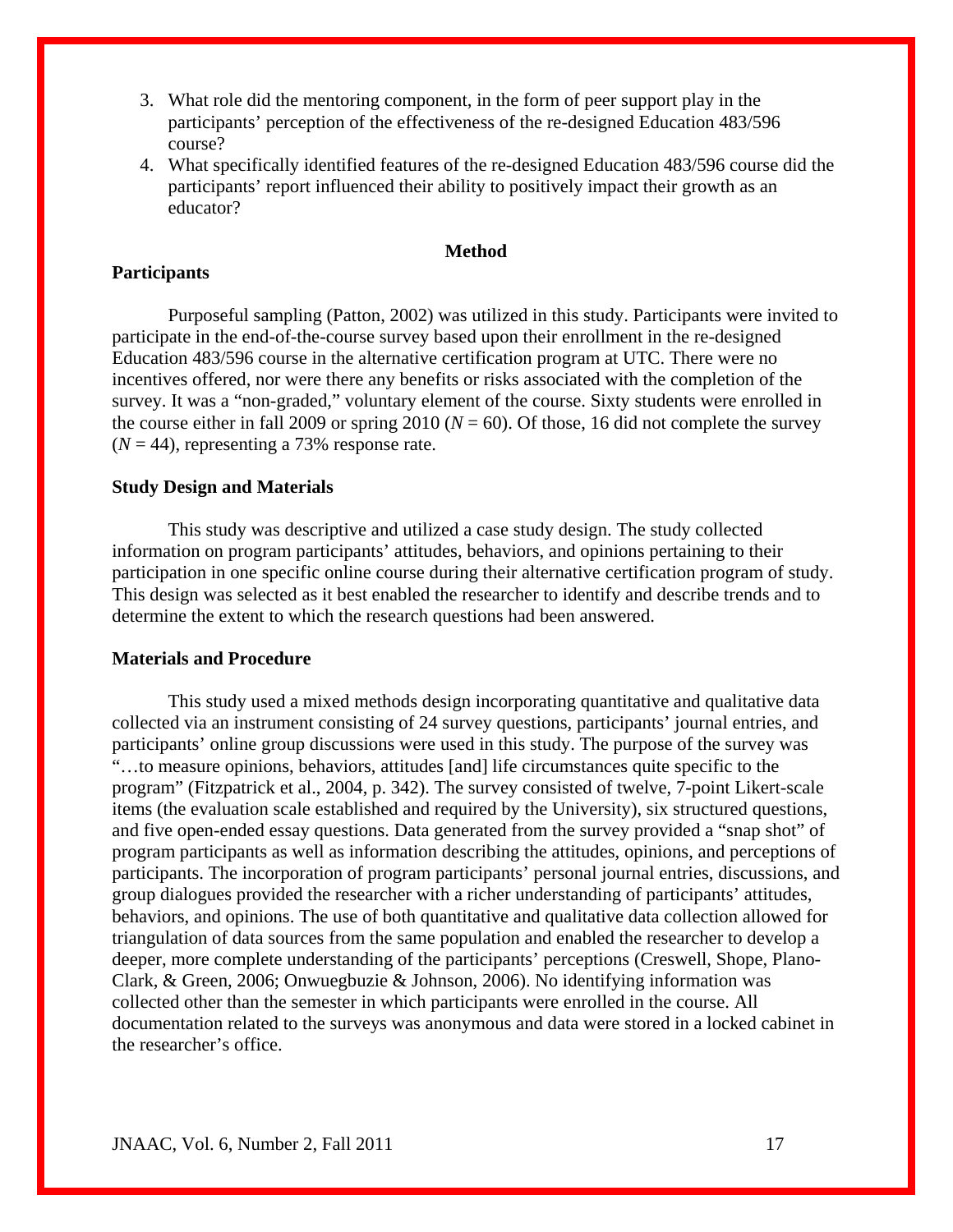## **Data Analysis Methods**

Descriptive statistical analysis was conducted in order to report responses on individual survey questions. Survey data from scale items were considered as ordinal data, thus frequencies, percentages, and means were calculated (Fitzpatrick et al., 2004). It should be noted that "Many important questions of concern to stakeholders can be answered with descriptive statistics" (Fitzpatrick et al., 2004, p. 359).

To establish patterns in the open-ended question data, journal entries, and online group discussions, respondents' responses were subjected to a content analysis using a constant comparative procedure (Lincoln & Guba, 1985; Patton, 2002) modified by using findings from past studies. Rather than beginning with little or no underlying theory, the analysis focused on broad areas derived from findings of teacher induction, mentoring, alternative certification, and distance education studies. An analysis procedure was established prior to coding to ensure a systematic analysis that yielded accurate and reliable results (Berg, 2007).

#### **Results**

# **Findings from Quantitative Survey Data**

 Respondent characteristics that served to define the profile of the participants are represented in Table 1. It is important to note that the enrollment in this course was based upon very specific criteria, namely that the participant had, at a minimum, completed a bachelors' degree and was currently employed in a teaching capacity. Additionally, the State of Tennessee requires the successful completion of six "teaching experience" course hours in order to obtain a permanent teaching license.

| <b>Respondent characteristics</b>                   | $N = 44$       | $\frac{0}{0}$ |
|-----------------------------------------------------|----------------|---------------|
| How enthusiastic were you about taking this course? |                |               |
| Very                                                | 8              | 18.18         |
| Somewhat                                            | 28             | 63.63         |
| <b>Not</b>                                          | 8              | 18.18         |
| Is this course in your major?                       |                |               |
| Yes                                                 | 40             | 90.90         |
| N <sub>o</sub>                                      | $\mathbf{2}$   | 4.54          |
| Don't have a major                                  | $\overline{2}$ | 4.54          |
| <b>Current Standing?</b>                            |                |               |
| <b>Graduate Student</b>                             | 44             | 100           |
| What grade do you expect in this course?            |                |               |
| A                                                   | 38             | 86.36         |
| B                                                   | 4              | 9.09          |
| other                                               | $\overline{2}$ | 4.54          |
| How often were you prepared in this course?         |                |               |
| JNAAC, Vol. 6, Number 2, Fall 2011                  |                | 18            |

*Table 1. Demographic Profile of Respondents*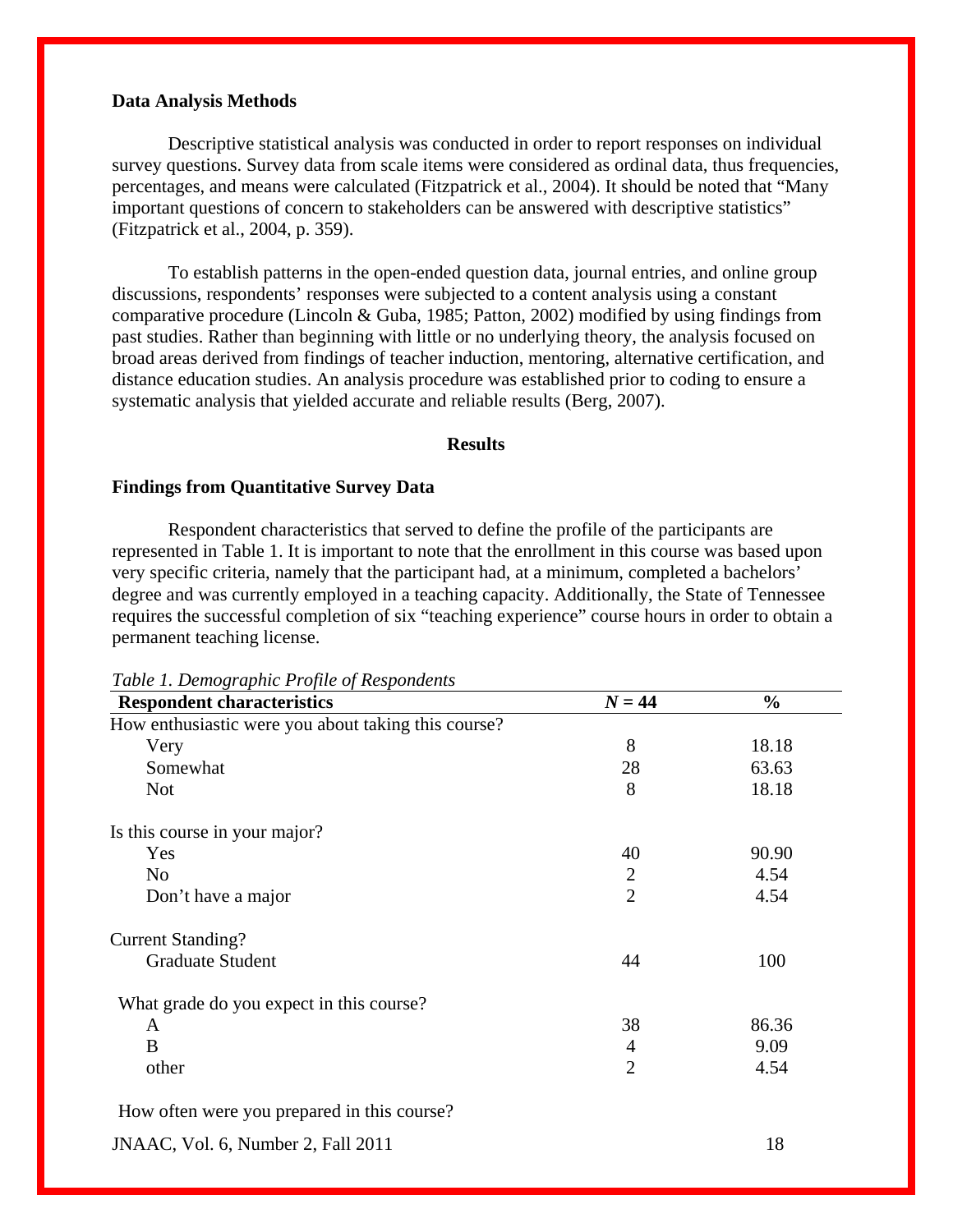| Always                    | 36 | 81.81 |
|---------------------------|----|-------|
| Usually                   | 8  | 18.18 |
| Occasionally              |    | 0     |
| Never                     |    |       |
| Describe your current GPA |    |       |
| Below 3.0                 |    |       |
| $3.0 - 3.49$              | 2  | 4.54  |
| $3.5 - 4.0$               | 42 | 95.45 |

Survey questions, in the form of attitude and opinion statements, were utilized to gain a better understanding of the respondents' perceptions regarding the strengths and deficiencies of the re-designed Education 483/596 course, specifically the course content/assignments, instruction and delivery format. Responses were expressed as ratings of satisfaction and effectiveness and are shown in Table 2 and Table 3. Means were calculated for each response statement in order to gain a clearer picture of overall trends. It is important to note that in both Table 2 and Table 3 the rating scale utilized was a one to seven scale, which was used on all university generated surveys (strongly agree, moderately agree, slightly agree, slightly disagree, moderately disagree, strongly disagree, and unable to judge).

It is interesting to note that students expressed a high level of satisfaction in relation to all four of the effective teacher descriptors, yet expressed less satisfaction when asked if the instructor was effective (see Table 2). One interpretation of this data suggests that some students were not fully aware the instructor's role in this course was to serve as a mentor, coach, and facilitator rather than a traditional lecturer.

| Survey Question                                 | $N = 44$       | $\frac{6}{6}$ | <b>Mean</b> |
|-------------------------------------------------|----------------|---------------|-------------|
| <b>Instructor willing to help</b>               |                |               | 6.63        |
| <b>Strongly Agree</b>                           | 30             | 68.18         |             |
| <b>Moderately Agree</b>                         | 12             | 27.27         |             |
| <b>Slightly Agree</b>                           | $\overline{2}$ | 4.54          |             |
| <b>Instructor grades fairly</b>                 |                |               | 6.36        |
| <b>Strongly Agree</b>                           | 32             | 72.72         |             |
| <b>Moderately Agree</b>                         | 6              | 13.63         |             |
| <b>Slightly Agree</b>                           | $\overline{2}$ | 4.54          |             |
| <b>Slightly Disagree</b>                        | $\overline{2}$ | 4.54          |             |
| Unable to Judge                                 | $\overline{2}$ | 4.54          |             |
| Instructor responded to e-mail in timely manner |                |               | 6.31        |
| <b>Strongly Agree</b>                           | 28             | 63.63         |             |
| <b>Moderately Agree</b>                         | 12             | 27.27         |             |
| <b>Moderately Disagree</b>                      | $\overline{2}$ | 4.54          |             |
| <b>Strongly Disagree</b>                        | $\overline{2}$ | 4.54          |             |
|                                                 |                |               | 6.04        |

*Table 2. Course Content and Instruction*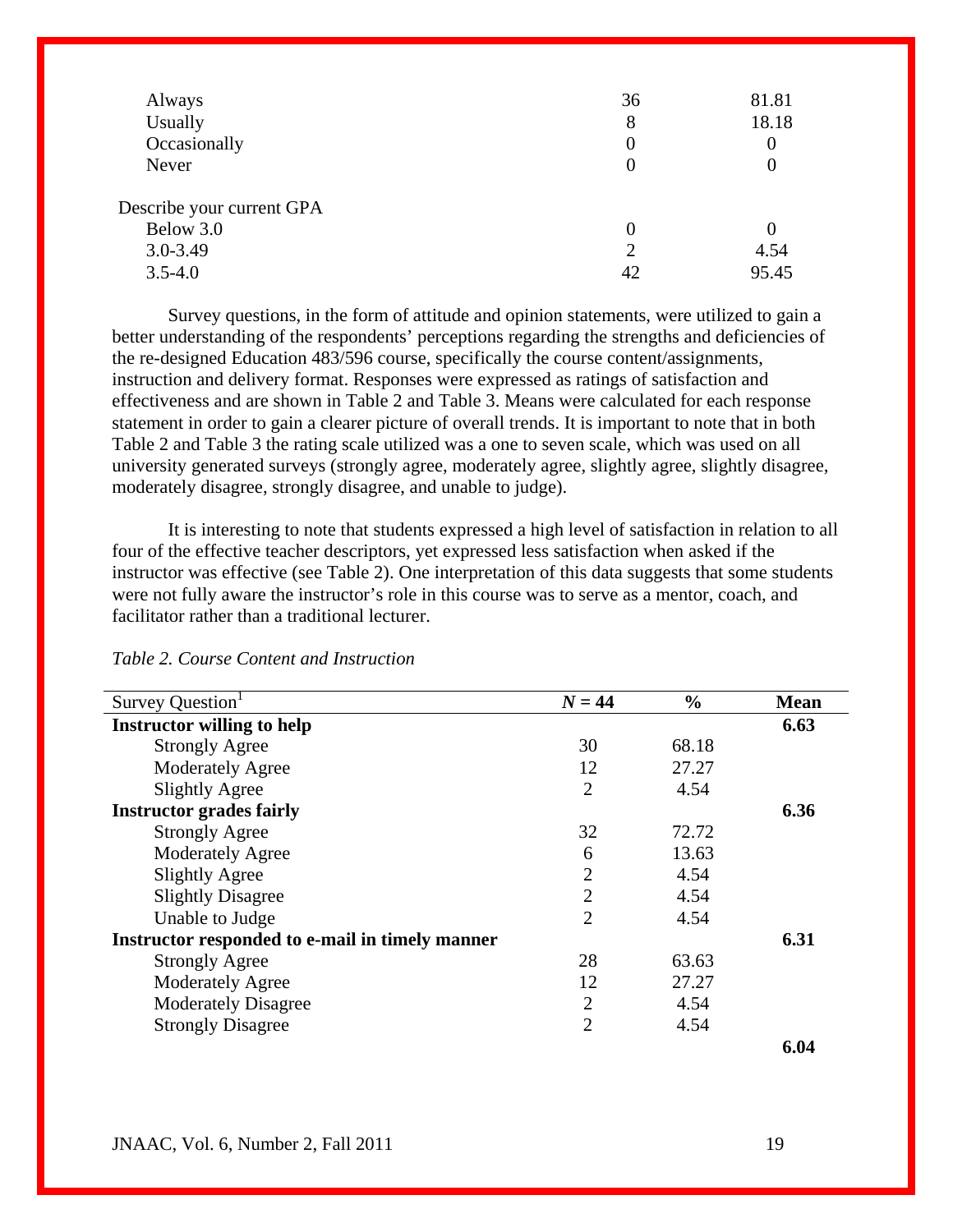| <b>Instructor well-prepared</b>     |                |       |      |
|-------------------------------------|----------------|-------|------|
| <b>Strongly Agree</b>               | 32             | 72.72 |      |
| <b>Moderately Agree</b>             | 6              | 13.63 |      |
| Unable to Judge                     | 6              | 13.63 |      |
| Instructor was an effective teacher |                |       | 5.90 |
| <b>Strongly Agree</b>               | 26             | 59.09 |      |
| <b>Moderately Agree</b>             | 8              | 18.18 |      |
| <b>Slightly Agree</b>               | $\overline{2}$ | 4.54  |      |
| <b>Slightly Disagree</b>            | 4              | 9.09  |      |
| Unable to Judge                     | 4              | 9.09  |      |
|                                     |                |       |      |

*1. Response options that received 0 responses are not reported on table* 

*Note: 7= Strongly Agree, 6= Moderately Agree, 5=Slightly Agree, 4= Slightly Disagree, 3= Moderately Disagree, 2=Strongly Disagree, 1= Unable to Judge* 

Analysis of the data suggests that respondents were comfortable with the online delivery format in general, as well as the specific elements of this particular course such as the assignment feature, online journal feature, and discussion forums (see Table 3). It is interesting to note the less positive responses when respondents compared this online course to traditional face to face courses offered at the university. Further investigation of this finding is warranted, particularly as the university continues to expand online course offerings.

*Table 3. Course Delivery Format* 

| Survey Statement <sup>2</sup>                         | $N = 44$       | $\frac{0}{0}$ | <b>Mean</b> |
|-------------------------------------------------------|----------------|---------------|-------------|
| I would take an online course again                   |                |               | 6.45        |
| <b>Strongly Agree</b>                                 | 26             | 59.09         |             |
| <b>Moderately Agree</b>                               | 6              | 13.63         |             |
| <b>Slightly Agree</b>                                 | 10             | 22.72         |             |
| <b>Slightly Disagree</b>                              | $\overline{2}$ | 4.54          |             |
| Course organized in understandable manner             |                |               | 6.59        |
| <b>Strongly Agree</b>                                 | 28             | 63.63         |             |
| <b>Moderately Agree</b>                               | 14             | 31.81         |             |
| <b>Slightly Agree</b>                                 | $\overline{2}$ | 4.54          |             |
| Course requirements were presented clearly            |                |               | 6.36        |
| <b>Strongly Agree</b>                                 | 24             | 54.54         |             |
| <b>Moderately Agree</b>                               | 12             | 27.27         |             |
| <b>Slightly Agree</b>                                 | $\overline{4}$ | 9.09          |             |
| <b>Strongly Disagree</b>                              | $\overline{4}$ | 9.09          |             |
| Course quality equal to traditional F-T-F courses     |                |               | 5.50        |
| <b>Strongly Agree</b>                                 | 18             | 40.90         |             |
| <b>Moderately Agree</b>                               | 8              | 18.18         |             |
| <b>Slightly Agree</b>                                 | 6              | 13.63         |             |
| <b>Slightly Disagree</b>                              | 6              | 13.63         |             |
| <b>Moderately Disagree</b>                            | $\overline{2}$ | 4.54          |             |
| <b>Strongly Disagree</b>                              | $\overline{4}$ | 9.09          |             |
| I was aware of the expectations for the online course |                |               |             |
| before I enrolled                                     |                |               | 5.10        |
| <b>Strongly Agree</b>                                 | 12             | 27.27         |             |
| <b>Moderately Agree</b>                               | 8              | 18.18         |             |
| <b>Slightly Agree</b>                                 | 6              | 13.63         |             |
| JNAAC, Vol. 6, Number 2, Fall 2011                    |                |               | 20          |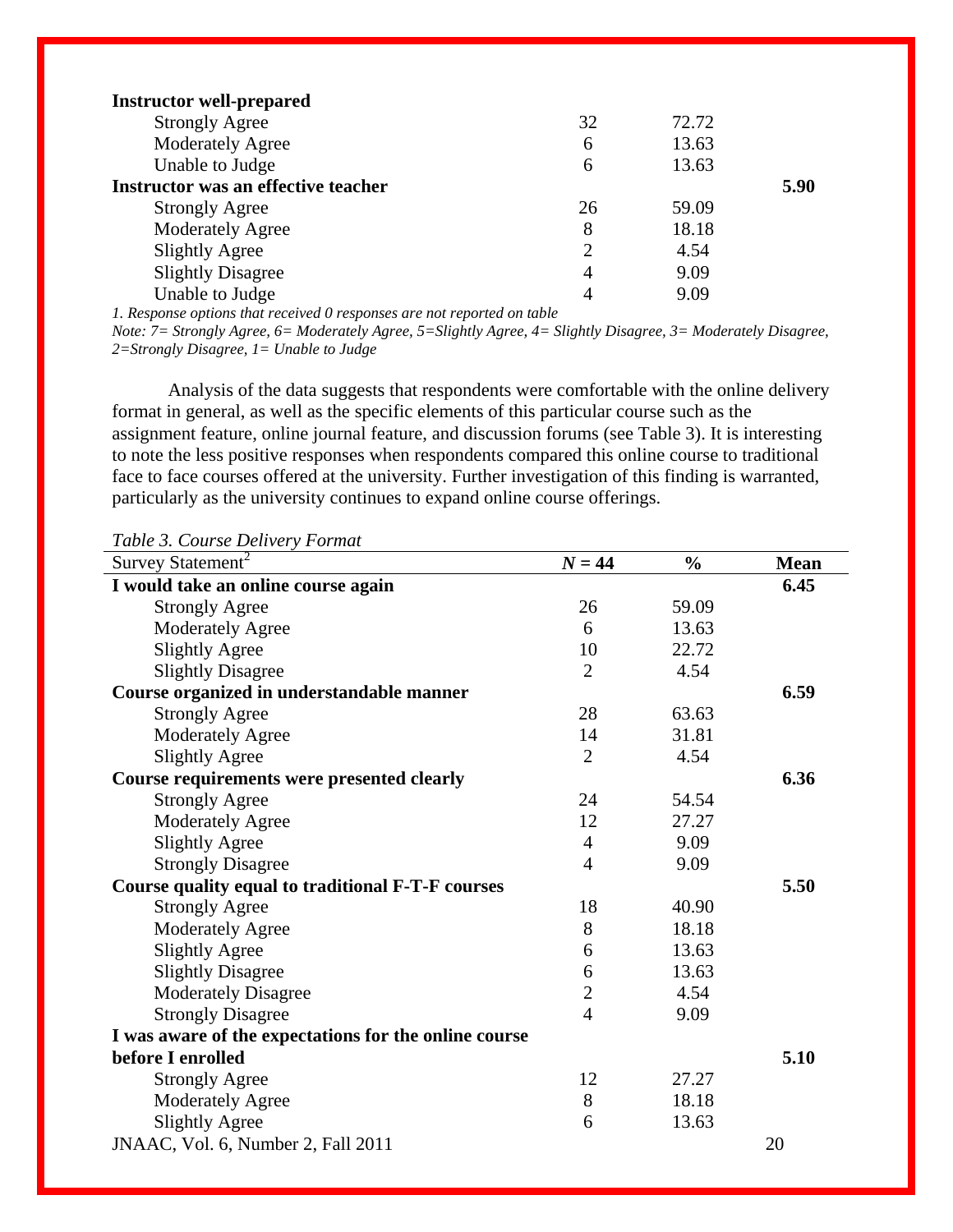| <b>Slightly Disagree</b>   | 9.09  |
|----------------------------|-------|
| <b>Moderately Disagree</b> | 13.63 |
| <b>Strongly Disagree</b>   | 9.09  |
| Did not respond            | 9.09  |

*2. Response options that received 0 responses are not reported on table* 

*Note: 7= Strongly Agree, 6= Moderately Agree, 5=Slightly Agree, 4= Slightly Disagree, 3= Moderately Disagree, 2=Strongly Disagree, 1= Unable to Judge* 

## **Findings from Qualitative Survey Data**

In order to further inform program improvement, participants were asked to respond to the following five open-ended questions as to their perceptions of the strengths and deficiencies of the course. Responses were intended to inform the continued development of course offerings for the alternative certified educator.

- **Question 1:** What should this instructor do to improve his/her instruction?
- **Question 2:** What did you particularly like about this instructor that should NOT be changed?
- **Question 3:** What changes in the mechanics of this course should be made to improve the learning experience?
- **Question 4:** What should NOT be changed about the mechanics of this course?
- **Question 5:** Other comments?

The response rates for the open-ended questions ranged from 50%-60% for questions one through four, and 30% for question five.

**Instructor and Instruction.** In response to questions one and two regarding instruction (what should the instructor do to improve and what did you like that should NOT be changed) the most commonly cited items were related to the level of engagement and instructor responsiveness or lack thereof. Eighty-eight percent of the responses were of a positive nature, with the need for additional feedback on graded assignments being the only area identified as needing improvement. The respondents' comments provide further support for the findings presented in Table 2, which represent a very high level of satisfaction with both the instructor personally, and the instruction in general. Some illustrative comments are given here:

> "Thank you for your words [of support and encouragement]. It has given me a lot to think about."

 "[Responses to] the journal entries and supervisor observations provided very helpful feedback."

 "…quick to respond to emails, concerns, etc….provides positive, encouraging feedback"

"She had an understanding of teachers and what they are placed into everyday…being open minded about those with full schedules…keeping in mind when we are stretched."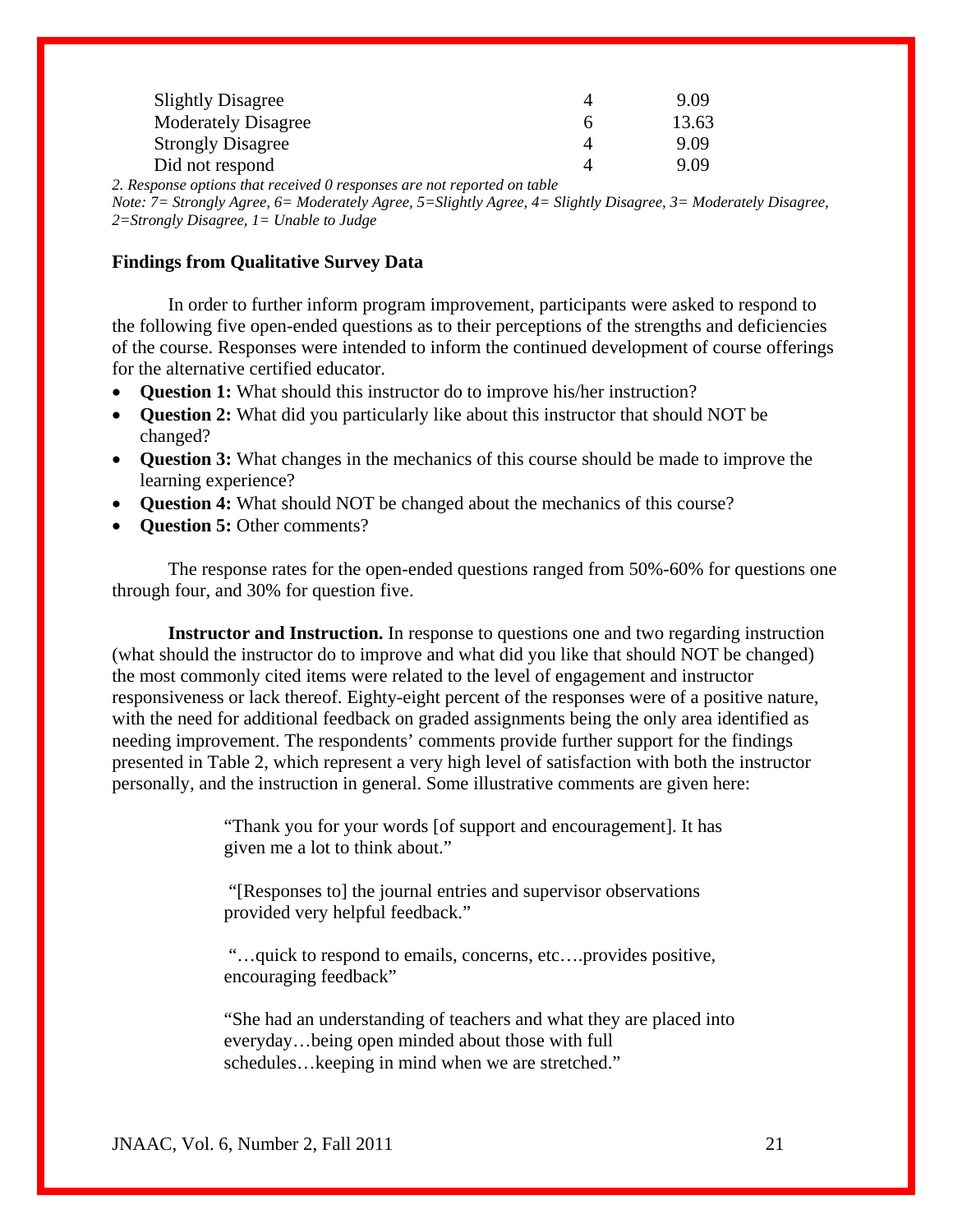"…more communication [is needed] with the final grades for each assignment to [help] the student learn from mistakes."

**Course Content/Assignments and Course Structure.** In response to questions three and four regarding specific elements of the online course (what should be changed/improved and what should NOT be changed), the most commonly cited items referenced the course structure, the various assignments, the collaborative group work, and peer mentoring and interactions. The respondents' comments provide further support of the findings presented in Table 3, which reflected a high level of satisfaction with the course specifically, and online courses in general. Online group work was one area in which some students expressed some dissatisfaction. In addition, some students expressed desire for more face to face classes. Some illustrative comments on these themes are given here:

"The mechanics in general were excellent…"

"I'm enjoying reading everyone's posts and gathering ideas…"

 "I've enjoyed the opportunities to journal my thoughts [and] the interactions between my group members and the book reviews are a valuable exercise"

"I've already applied two of the practices [from course readings] in my classes, and they work really well! I even shared them with a fellow new teacher because I think they're so great! It is wonderful to have these tools. I've been excited to use them and do so as much as possible. I can't believe these two little things have changed some [student] behaviors so drastically! I can't imagine what other tools are out there to help manage my classroom so I can teach more effectively"

"I have truly grown and learned a lot from the group assignments."

 This course enabled participants to connect and interact with their peers in a manner that was risk-free, supportive, and positive. The dialogue reported below is one such example. Following a group assignment incorporating readings on "meeting students where they are," student #1, an inclusion teacher at an urban high school, reached out to her peers to address and help solve a problem:

> Student #1: "Do you have any information about teaching LD students Spanish? websites, books, anything..."

Student  $\#2$ : "I use two web sites. The first is [www.studyspanish.com.](http://www.studyspanish.com/) The second is most easily accessed by going to Google and typing "Spanish Grammar Exercises" in the search box. Both of these sites have some self-grading exercises that are free of charge and easy to use."

Student #3: "I am a Spanish teacher also and several of my students would be classified as LD. I am doing some research on your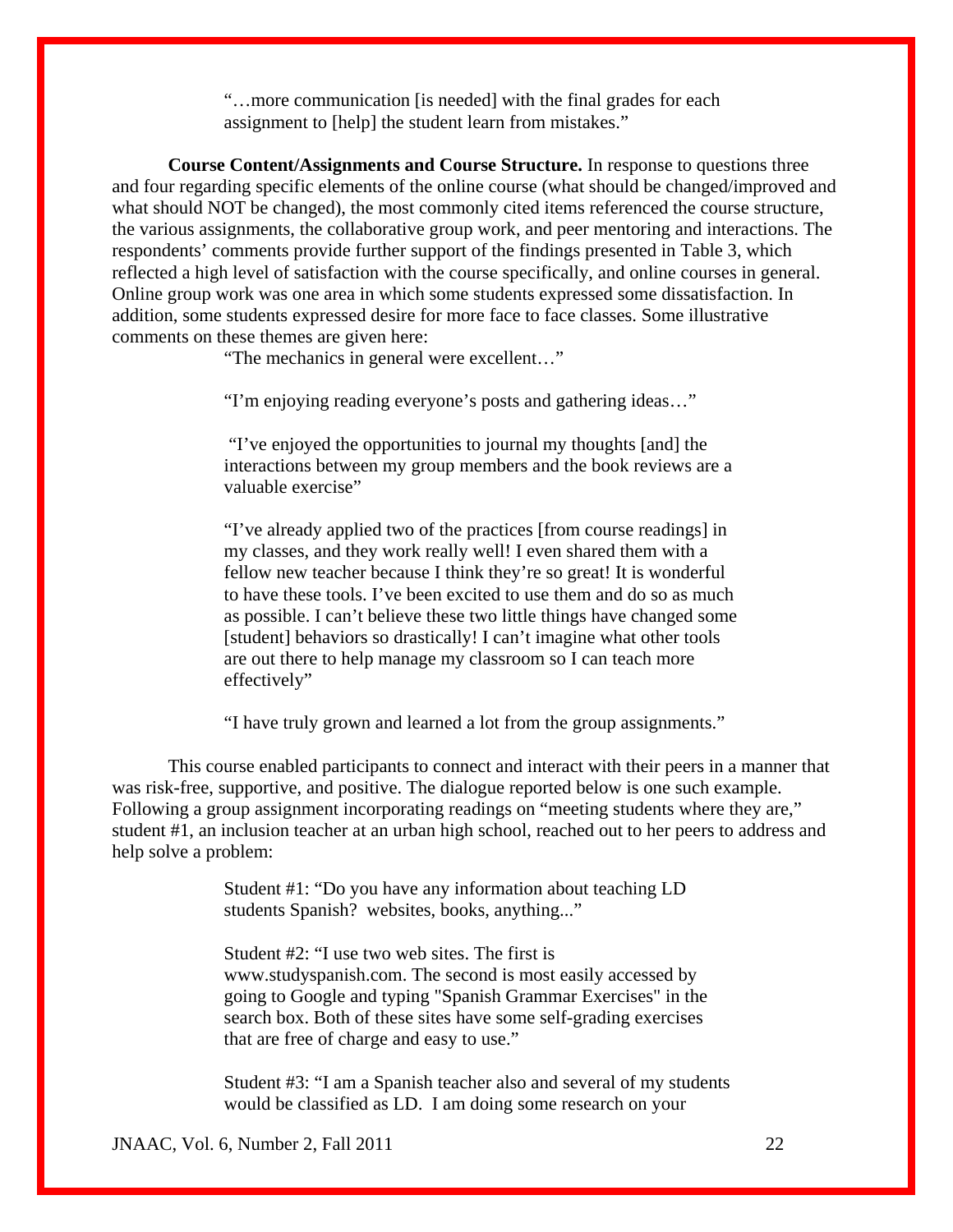question and will get back to you soon. I have found in the past that finding something that the students are already good at and turning that into a Spanish exercise helps them stay interested and focused. This works with music, poetry and many other things I'm sure. For example, if the students like to make rhymes or songs, create a vocab list that has rhyming words in Spanish and have them create short simple rhymes…This keeps them from being too intimidated. Also, use as many visual aids as you can. I've found this holds their attention well. Maps, posters of animals, common items, trees, plants, etc... Hope this helps. Let's collaborate in this area as much as we can."

Student #1: "Is there a connection between English grammar and Spanish grammar?"

Student #2: "There are lots of connections between English grammar and Spanish grammar. Instead of giving you a litany here, let me refer you to the web site [www.studyspanish.com.](http://www.studyspanish.com/) It offers clear, concise explanations (in English and with comparisons to the English Language) of many different Spanish grammar topics, as well as quizzes and drills that the students can do themselves. These activities are self-grading. Plus, many of the activities are free of charge. You have to sign up for and possibly pay for some of the more advanced activities, but I have found that the activities that are free of charge offer my students enough material for extra study."

Student #3: "Check out this Spanish subtitled Bob Marley video. Also search for Disney songs in Spanish and you will find Aladdin in Spanish and many others with subtitles!!!"

Student #2: "I also use the video series from the textbook "Realidades." They are 2 to 3 minutes each, and they are great for those times when you have about five minutes left in a class, but you have finished your planned material for that day. You can usually find them at a used book store like McKay's. Download them to your computer using QuickTime, and you can show them in class from a USB drive."

Student #1: "Oh my gosh- thaaaank you soooo much…"

**Targeted Assignments.** The conceptual information presented in the reading assignments specifically focused upon difficulties in the areas of classroom management, curriculum development, student motivation, and specific teaching strategies. Course participants also had opportunities to choose various readings from within the various topic areas, thus ensuring the relevance and applicability of the content for each student. This study seems to suggest that this is an effective model. As one student stated after reading an article on differentiated instruction: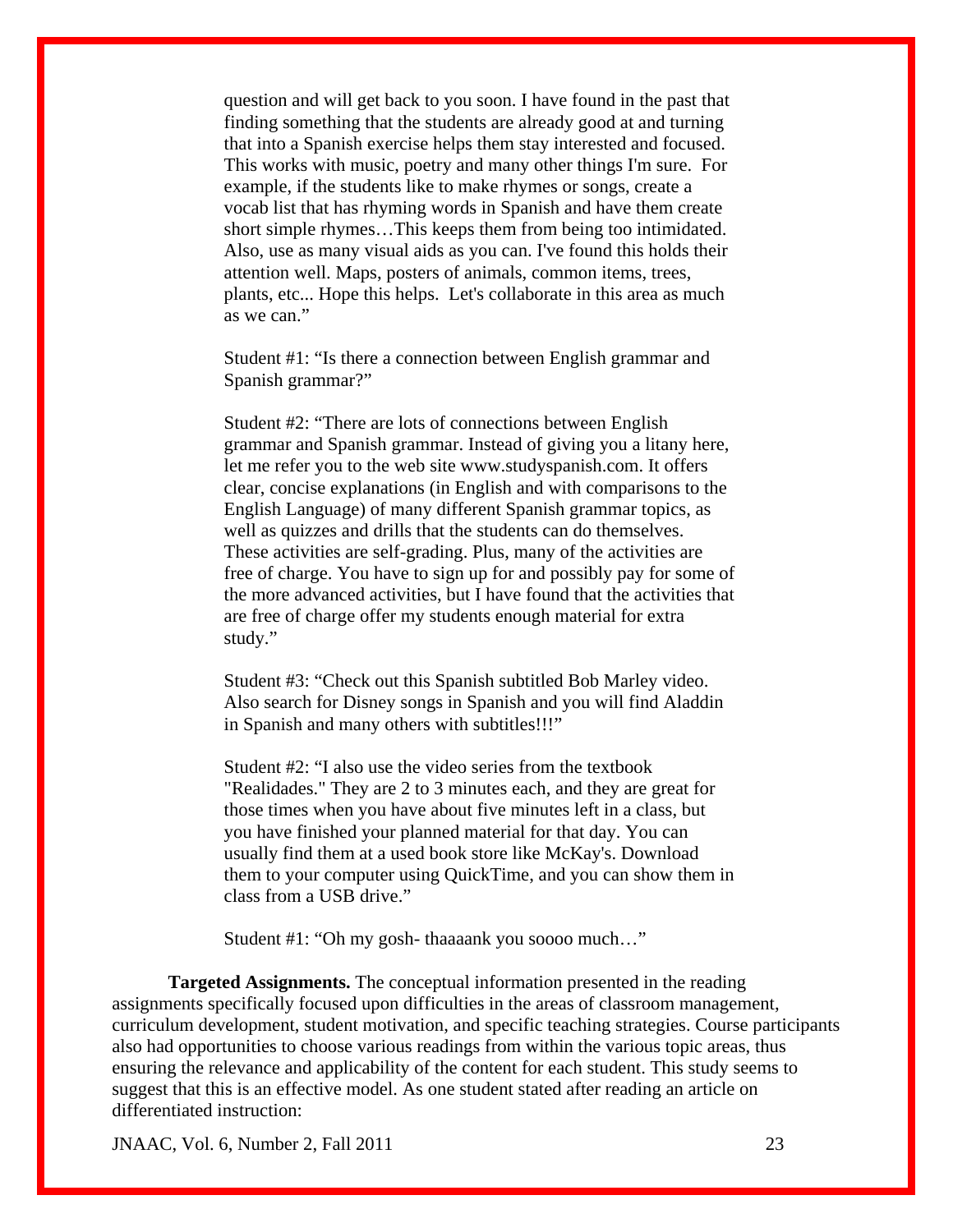"After reading this article, I have to say that it fits one of the students in my class perfectly. It is almost scary how much the student in the article and the student in my class resemble each other. This particular article can hopefully be utilized in a way to help this poor kid in my classroom. I am going to show this article to the 9th grade guidance counselor…as well, and try to get this poor kid some help. I am sure glad you put this article in our readings because I really want to help this student get the help he needs. Thanks for such a good read..."

## **Findings from Journal Entries**

By requiring an on-going, semester-long professional dialogue and self-reflection, the course encouraged participants to develop an appreciation for and understanding of this important discipline. Although a required component of the course, the process of reflecting upon one's teaching practice, as evident via the journal entries, proved to be an important and powerful learning tool for these participants. As one respondent stated in her journal:

> "After reading the articles from my group assignment this week, I realized that I have a lot of work to do with my students. I have a lot of things that I want to implement in my lesson, lectures and my assignments. I think I am going to first tackle the battle with homework. I usually get a pretty good percentage of students to bring their homework back, but I am still struggling with a few. I would like to work on preparing homework for those who are struggling and giving them less work, and fewer problems, but still covering the material. This week has been a learning week for me. I am ready to instill in my kids everything that I have learned this week about making work meaningful and making sure that every assignment, whether its homework or class-work has a purpose and the kids understand my expectations and that the parents are somehow connected to this assignment. I want there to be a "relationship between the students and the content" of what I teaching. I am eager to attend school in the morning, but also very exhausted mentally and physically. Teaching is a very hard, stressful but fulfilling job. Let me get to work!"

#### **Findings from Online Group Discussions**

Professional development endeavors are most effective when the experience integrates conceptual understanding with pragmatic "real-world" aspects of the day-to- day teaching practice in a manner that fosters interactive discussions (Gersten et al., 2010). The Education 483/596 re-designed course provided students with research-based information, instructional techniques, and resources in a manner that enabled them to reflect, discuss, and implement this information into their daily practice. The findings from this study suggest that the collaborative interactions and dialogue enabled students to build a common conceptual understanding as well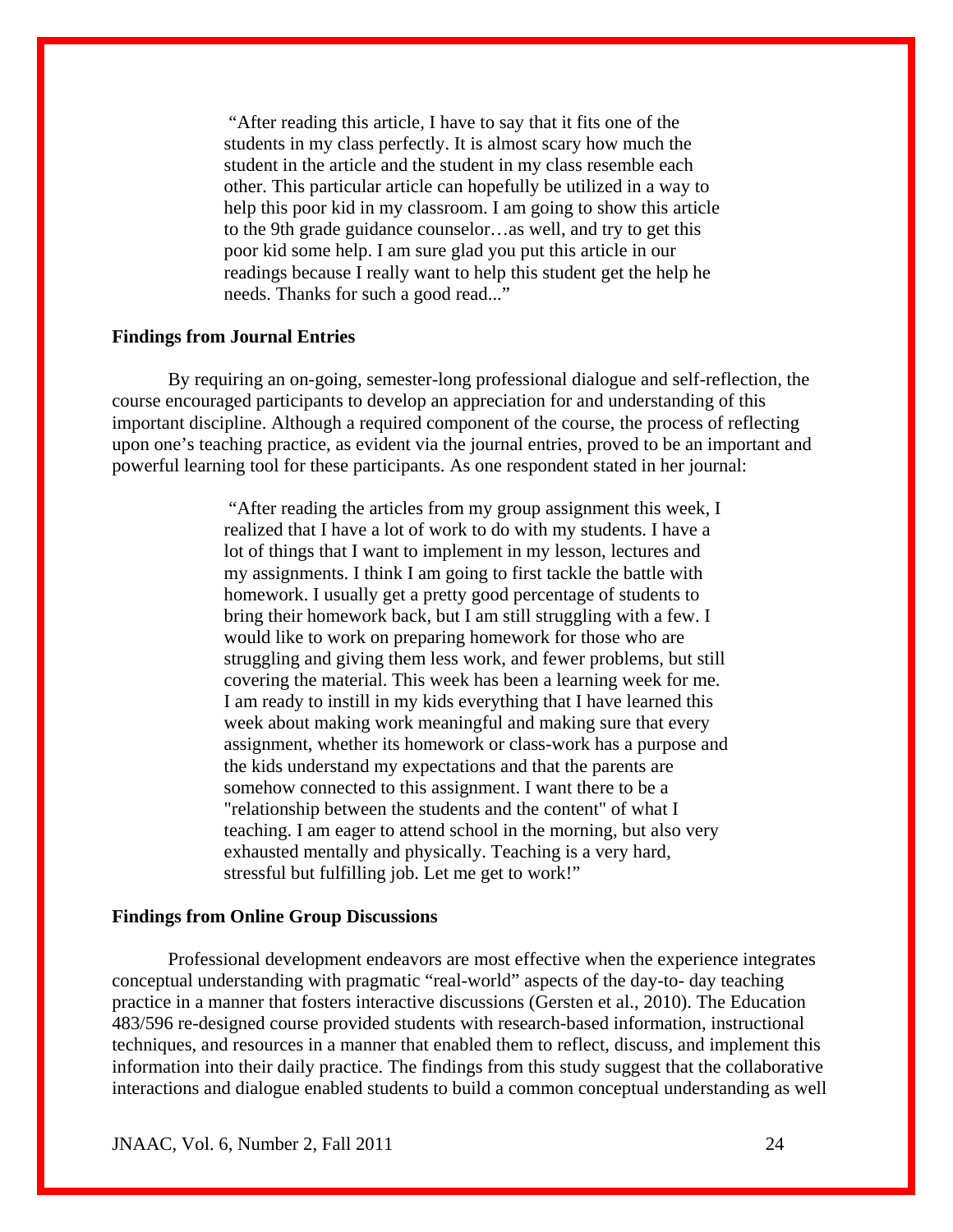as fostering practical application. The course format provided students with facilitator guided discussion opportunities in which the students were active participants, not passive listeners.

**Peer Mentoring.** As one respondent stated: "...the group work and discussions were very informative, positive, and encouraging…" This study lends support to Draves' (2002) notion that this type of communication and interaction results in student learning as evident from the entries described below.

> "I have learned a lot throughout this course from my group members and the assignments given. I think I have learned more from hearing about their classroom experiences and I will be walking away from this class with a great deal of activities, resources, and strategies to add to my "little bag of tricks" to use with my students."

> "I have enjoyed the dialogue! It is a stress relief to know that others are thinking, feeling, and questioning along the same lines as I am."

 "Talking with my group has been amazing-so helpful…I feel like I'm always climbing the learning curve! It's a lot to comprehend…I feel as if I don't have a clue…"

"I have discovered that it is so much better when there is more than one brain at work!!!! Hummmm...I need to do more group discussion in my classroom…"

For approximately 10% of the course participants, the exact opposite proved to be true. These individuals felt that "…the group assignments were pointless." Not only did these respondents fail to engage in the group process, but as one student reflected, "…the group work was a joke and in no way reflected how collaboration happens in the real world."

## **Discussion**

Based upon this study of one program's participants' perceptions, a number of course components were identified as having positively impacted the participants' professional growth, namely reflective journaling, engaged peer dialogue, and targeted "real world" assignments. It appears that the online delivery format was perceived as either a strength or deficiency depending upon the respondents' level of engagement and participation. Additionally, instructor engagement was frequently mentioned as being a required element for online course success.

 It is important to note, there is a significant and fundamental difference between being an engaged instructor and presenting instructor-centered instruction. As Huber (2010) noted in *Professional Learning 2.0,* regarding effective professional development, teachers no longer need to

> "…wait to hear someone from the outside to tell them what they need to do…rather, ongoing professional learning is part of the culture…as [teachers] collaboratively construct understanding, [they] define who they are, how they communicate and how they can best serve their students." (p. 46)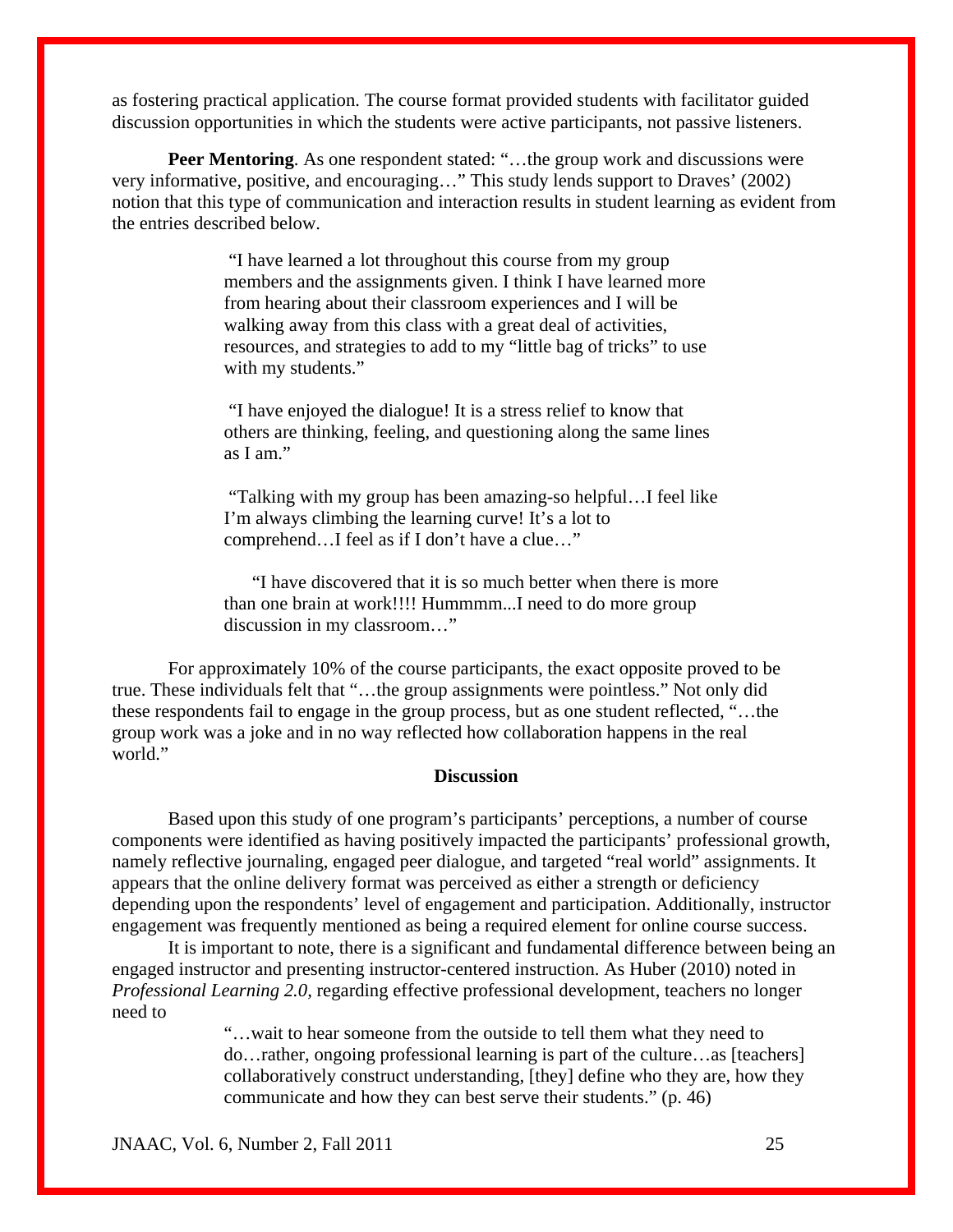This study lends support to the literature that teachers can serve as support groups for one another in improving their professional practice (Darling-Hammond & Richardson, 2009). The instructor's role in this course was to support and encourage the participants to engage in these types of behaviors. Through the various assignments and readings, the instructor presented opportunities for students to acquire new knowledge, apply it to their practice, and then reflect upon the results with both their peers in the course and the instructor. In order for this to occur, an instructor must be an active participant. As one respondent noted, "She is an excellent instructor, particularly with regards to providing feedback, suggestions, advisement and the like. She is very responsive to student needs and enthusiastic about the subject."

 It would seem that one important improvement for future online courses of this type would be to incorporate a more comprehensive description of the reflective, active, studentcentered nature of the course. This finding is further supported by the fact that slightly more than 31% of respondents indicated some level of disagreement with the statement, "I was aware of the expectations for the online course before I enrolled." Clearly this is an area requiring attention.

The components of this course were re-designed to follow suggestions outlined by the National Academy of Education (2005), namely to provide opportunities for novice teachers to "learn from their practice and from the insights of others when they assume their initial teaching responsibilities" (p. 31). It is important to note that this study was not designed to investigate the participants' teacher effects upon student outcomes. However, research indicates that teacher learning is strongest when it is embedded within a broad community of practitioners involving content in contexts in which it can be applied (National Academy of Education, 2005). By providing such experiences, the participants of the re-designed Education 483/596 course were enabled to further develop those qualities necessary for effective teaching.

 Given the variety among alternative certification programs and the small sample size of this study, the findings of this study may not be generalize-able to other programs. However, this study does provide useful insights into one program model and its participants. The findings lend support to the belief that teacher preparation programs can effectively utilize well designed, appropriately structured online coursework to foster the development of professional learning communities designed to provide mentoring and peer support. By incorporating assignments that present content that is meaningful, relevant, and applicable to the individual student, online course work of this type can support the professional development of the alternatively certified educator.

 By examining one university's initiative to support the alternatively certified educator via an online mentoring and professional development course offering, this study focused, in detail, upon the characteristics of the course itself. This study furthered the understanding of the methods by which teacher education programs can provide support and professional development opportunities for those educators who have entered the profession through alternative routes. Many alternatively certified teachers, as was the case in this study, are employed as the teacher of record while simultaneously enrolled in education courses. Therefore, traditional "fieldwork" is not an option. The results from this study suggest that online courses, which create a collaborative, supportive, peer mentoring environment, can provide many of the supportive and mentoring elements that may be present in a more traditional "fieldwork" setting.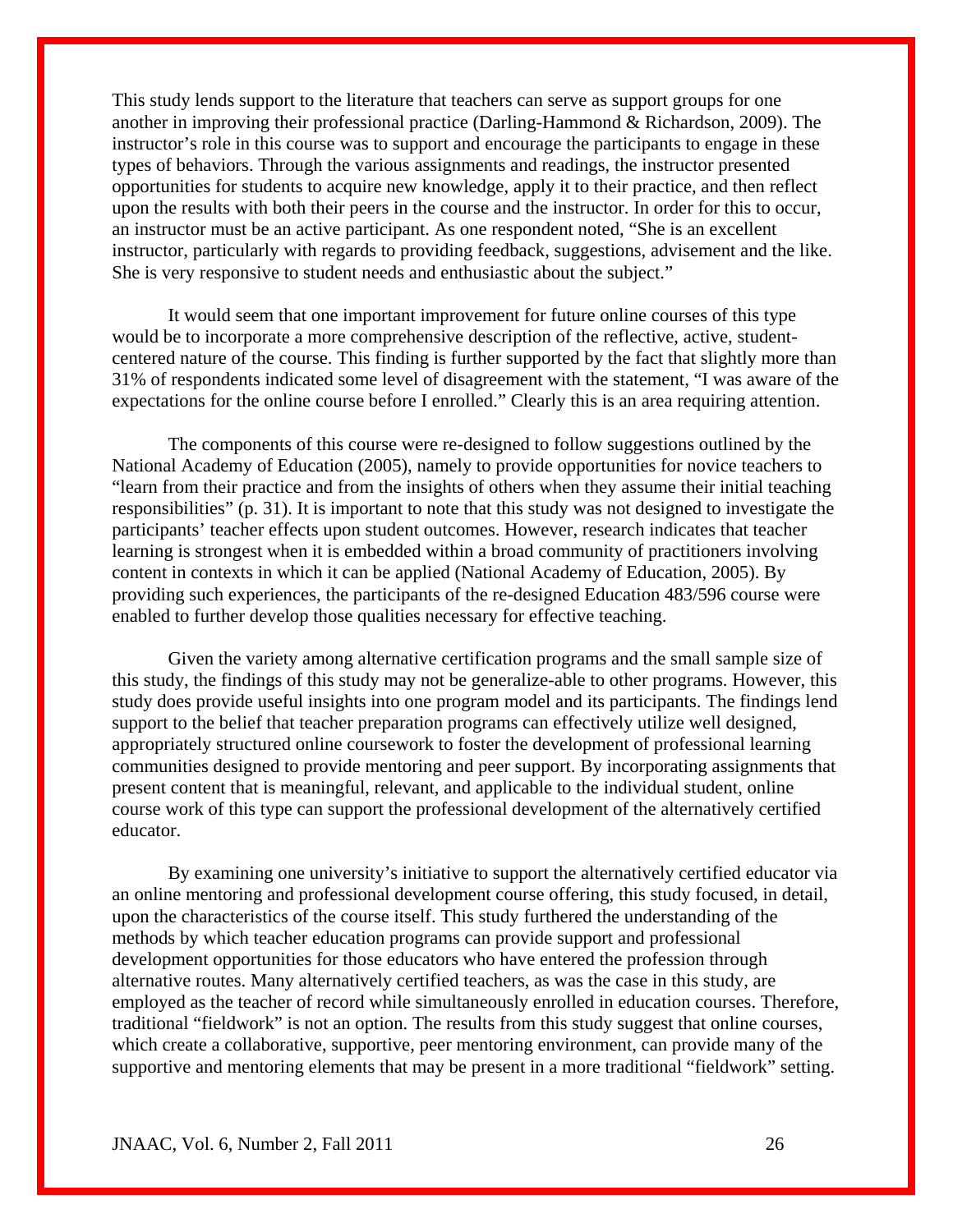Further studies of the kind reported here would be helpful in further defining successful alternative certification program models, and setting the stage for an even better, more informed understanding of what it means to prepare individuals for the challenging field of teaching.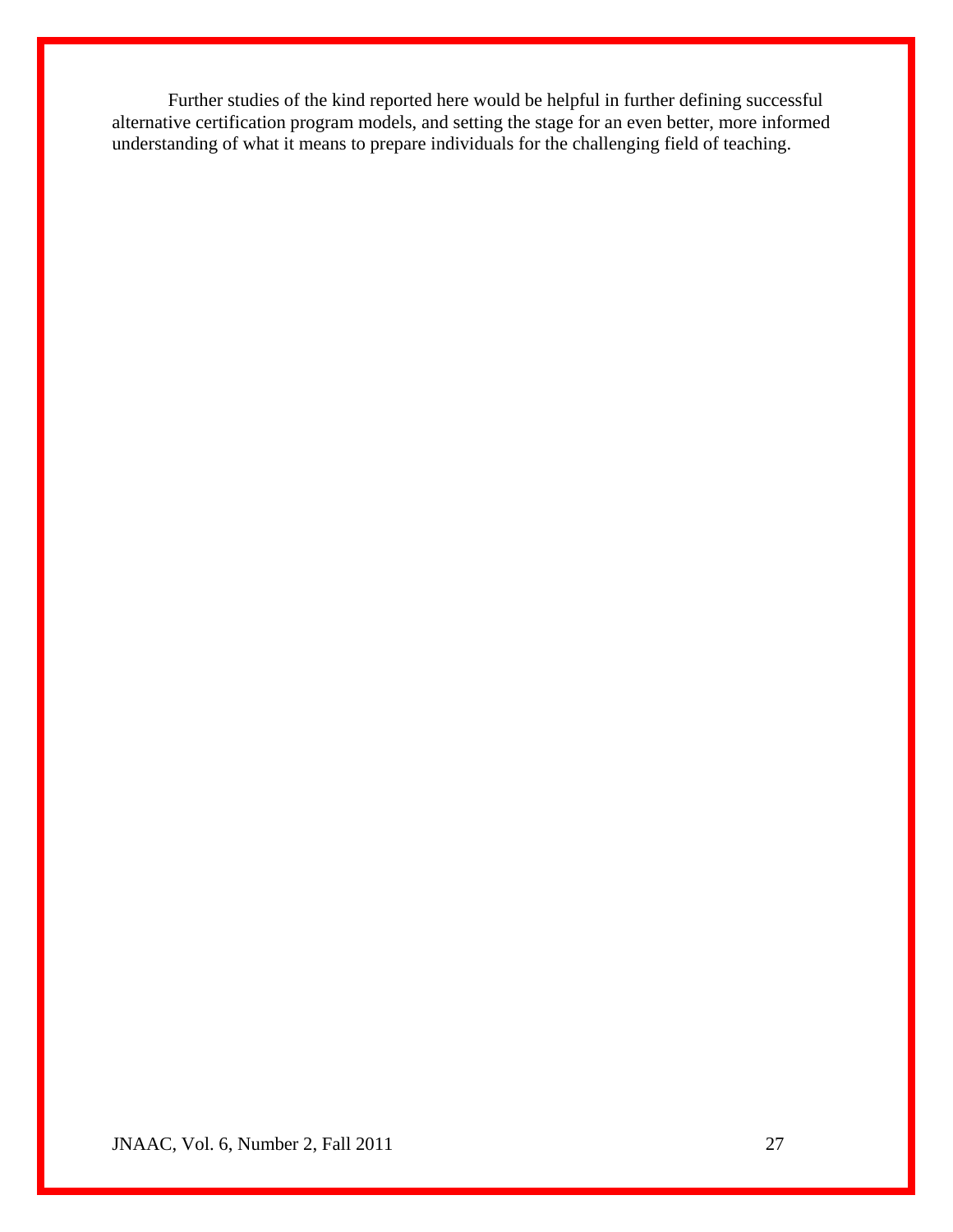#### **References**

- Anderson, T. D., & Garrison, D. R. (1998). Learning in a networked world: New roles and responsibilities. In C. C. Gibson (Ed.), *Distance Learners in Higher Education* (pp.97- 112). Madison, WI: Atwood Publishing.
- Andrew, M. D., Cobb, C. D., & Giampietro, P. J. (2005). Verbal ability and teacher effectiveness. *Journal of Teacher Education*, 56(4), 343-354.
- Berg, B. (2007). *Qualitative research methods for the social sciences* (6th ed.). Boston, MA: Allyn & Bacon.
- Boyd, D. J., Grossman, P. L., Lankford, H., Loeb, S., & Wyckoff, J. (2009). Teacher preparation and student achievement. *Educational Evaluation & Policy Analysis, 31*(4), 416-440. doi: 10.3102/0162373709353129
- Cochran-Smith, M., & Power, C. (2010). New directions for teacher preparation. *Educational Leadership, 67*(8), 6-13.
- Creswell, J. W., Shope, R., Plano-Clark, V. L., & Green, D. O. (2006). How interpretive qualitative research extends mixed methods research. *Research in the Schools, 13*(1), 1- 11.
- Danielson, L. (2008). Making reflective practice more concrete through reflective decision making. *The Educational Forum*, *72*, 129-37.
- Darling-Hammond, L., & Richardson, N. (2009). Teacher learning: What matters? *Educational Leadership, 66*(5), 46-53.
- Darling-Hammond, L., Holtzman, D. J., Gatlin, S. J., & Heilig, J. V. (2005). Does teacher preparation matter? Evidence about certification, Teach for America, and teacher effectiveness. *Education Policy Analysis Archives, 13*(42). Retrieved from [http://epaa.asu.edu/epaa/v13n42/.](http://epaa.asu.edu/epaa/v13n42/)
- Draves, W. A. (2002). *Teaching online*. River Falls, WI: LERN Books.
- Feistritzer, C. E. (2008). *Building a quality teaching force: Lessons learned from alternate routes*. Upper Saddle River, NJ: Pearson Education Inc.
- Feistritzer, C. E. (2005). *Profile of alternative route teachers*. Washington, DC: National Center for Educational Information.
- Fitzpatrick, J. L., Sanders, J. R., & Worthen, B. R. (2004). *Program evaluation: Alternative approaches and practical guidelines.* (3rd ed.). Boston, MA: Pearson.
- Gersten, R., Dimino, J., Jayanthi, M., Kim, J. S., Santoro, L. (2010). Teacher study group: Impact of the professional development model on reading instruction and student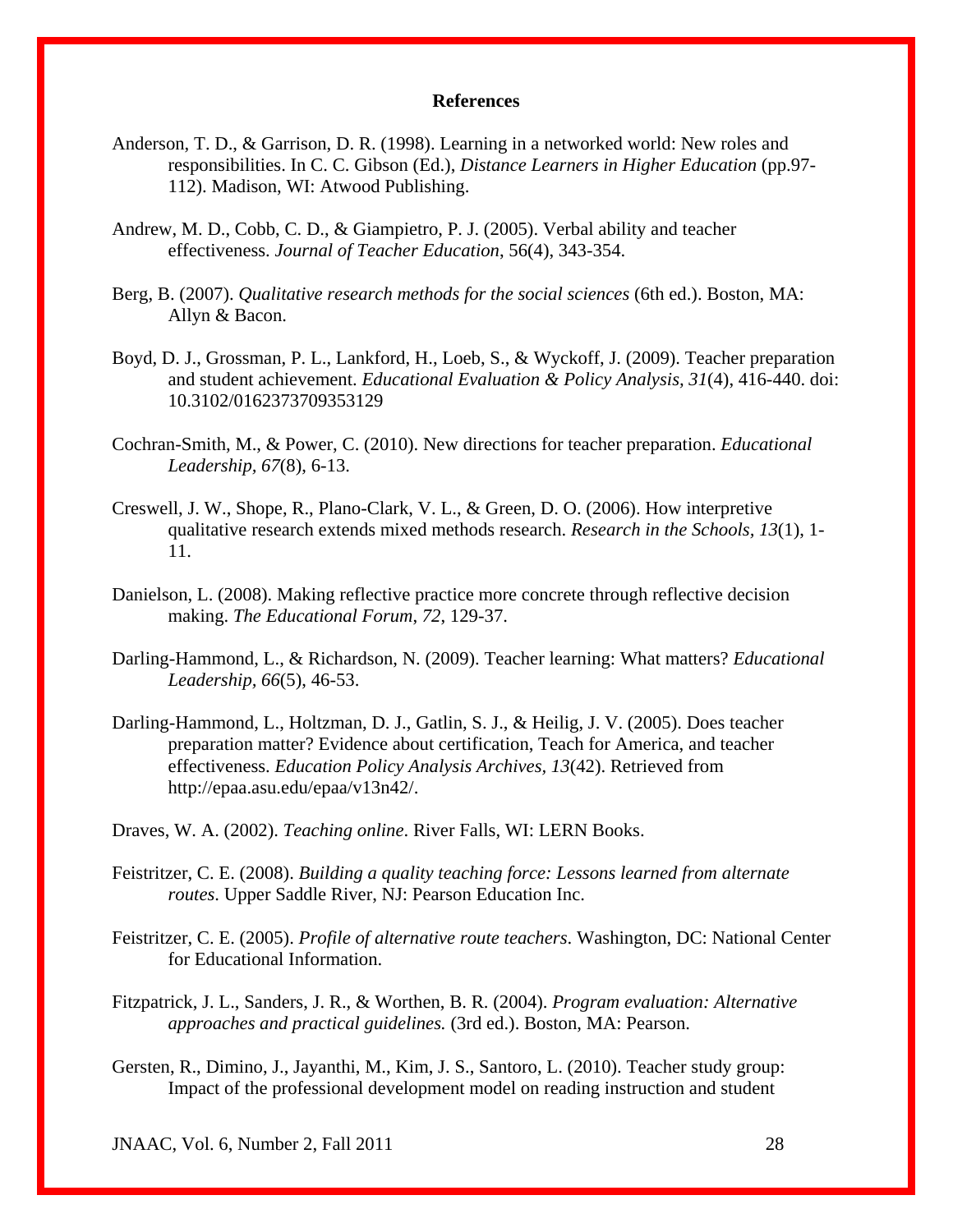outcomes in first grade classrooms. *American Educational Research Journal, 47*(3), 694- 739.

- Huber, C. (2010). Professional development 2.0. *Educational Leadership, 67*(8), 41-46.
- Humphrey, D. C., Wechsler, M. E., & Hough, H. J. (2008). Characteristics of effective alternative teacher certification programs. *Teachers College Record, 110*(1), 1-63.
- Humphrey, D. C., & Wechsler, M. E. (2007). Insight into alternative certification: Initial findings from a national study. *Teacher College Record, 109*(3), 483-530.
- Johnson, S. M., Birkeland, S. E., & Peske, H. G. (2005). *A difficult balance: Incentives and quality control in alternative certification programs.* Retrieved from [http://www.gse.harvard.edu/~ngt.](http://www.gse.harvard.edu/%7Engt)
- Johnson, D. W., & Johnson R. T. (1990). Cooperative learning and achievement. In S. Sharan (Ed.), *Cooperative Learning: Theory and Practice* (pp. 23-37). New York, NY: Praeger.
- Lincoln, Y. S., & Guba, E. G. (1985). *Naturalistic inquiry*. Newbury Park, CA: Sage.
- National Academy of Education. (2005). *A good teacher in every classroom: Preparing the highly qualified teachers our children deserve.* San Francisco, CA: Jossey-Bass.
- National Commission on Teaching and America's Future. (2003, September). *The first three years of teaching*. Working summary of NCTAF National Summit, Racine, WI. Retrieved from [http://www.nctaf.org/resources/events/2003\\_summit-1/index.htm](http://www.nctaf.org/resources/events/2003_summit-1/index.htm)
- Oh, D. M., Ankers, A. M., Llamas, J. M. & Tomyoy, C. (2003). Impact of pre-service student teaching experience on urban school teachers. *Journal of Instructional Psychology, 32*(1), 82-98.
- Ohlund, B., Yu, C. H., Jannasch-Pennell, A., & DiGangi, S. A. (2000). Impact of asynchronous and synchronous internet-based communication on collaboration and performance among K-12 teachers. *Journal of Educational Computing Research, 23*(4), 405-420.
- Onwuegbuzie, A. J., & Johnson, R. B. (2006). The validity issue in mixed research. *Research in the Schools, 13,* 48-63.
- Patton, M. Q. (2002). *Qualitative research and evaluation methods.* (3rd ed.). Thousand Oaks, CA: Sage Publications.
- Phelps, P. H. (2006). The three R's of professionalism. *Kappa Delta Pi Record, 42*(2), 69-71.
- Porter, M. D. (2009, November). *Summative program evaluation of the alternative certification program at The University of Tennessee at Chattanooga, 1999-2007.* Paper presented at Mid-South Educational Research Association, Baton-Rouge, LA.

Routman, R. (2002). [Teacher talk.](javascript:%20void%200) *Educational Leadership*, *59*(6), p. 32-35.